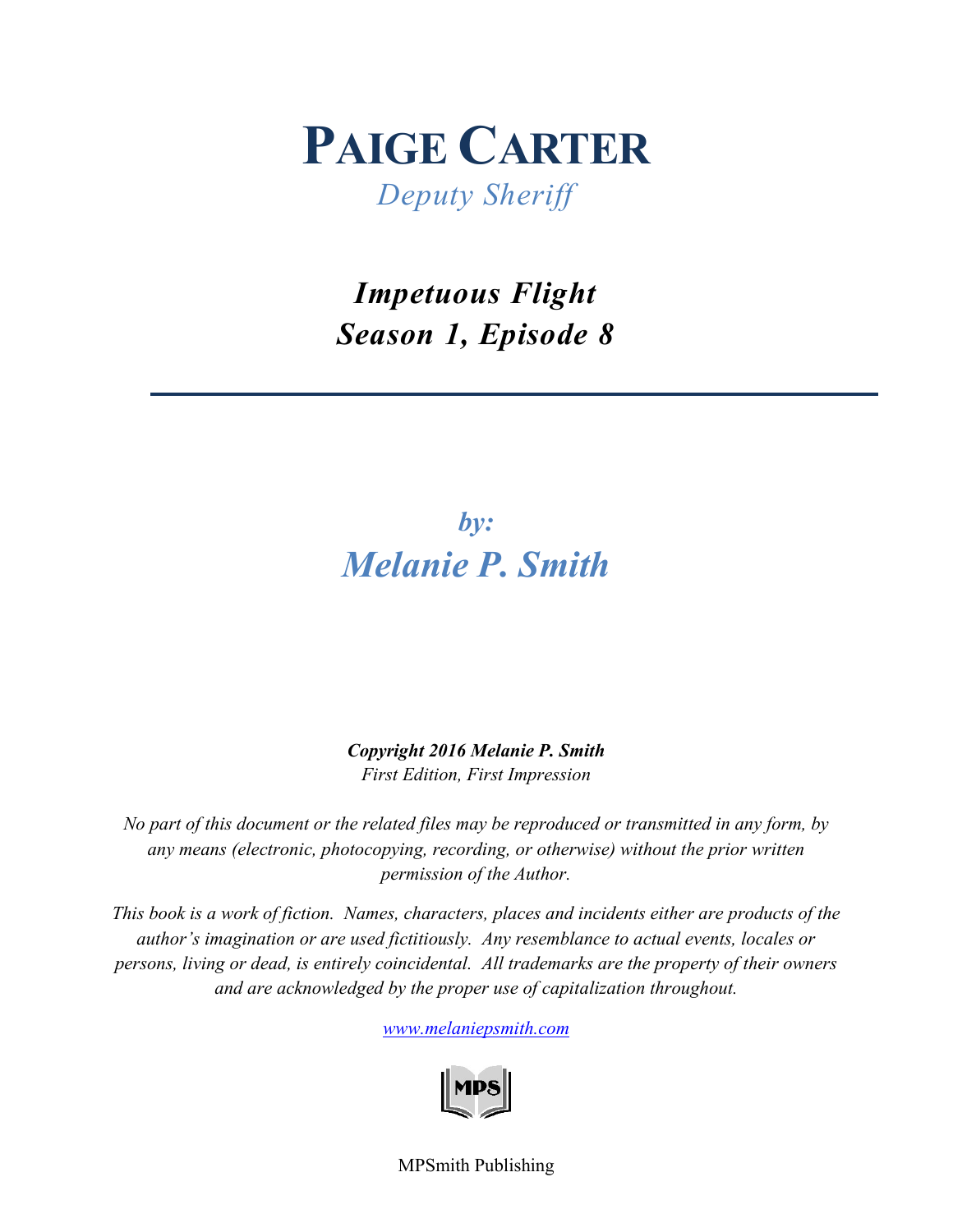Daniel stood in the shadows, watching his nemeses as she sorted through documents. She was becoming a bigger problem than her mother. If he just knew what she had. If he could get ahold of those documents, then things might return to normal. But he'd tried... and failed. Breaking into her house had been a calculated risk. One he was sure would pay off. But now the place was locked up like Fort Knox and he still had no idea where she kept that file... or what was in it. He noticed movement on Hamilton's back porch and slipped further into the shadows. The hair on the back of his neck stood on end when the pesky neighbor stopped abruptly and focused on the tree lined border... exactly where he was standing.

Dax stepped onto his back porch and inhaled the cool morning air. He glanced next door and grinned. Paige was at it again. Lately, all she did was study the information she'd gathered on her mother. He was sure she'd solve the mystery eventually. Until she did, he'd be a good neighbor and distract her. He was halfway across the backyard when he felt it... someone was watching. Him or Paige? He shifted and studied the line of trees that bordered the property. It was too dark to see anything but someone was hiding in the shadows, he was sure of it. He didn't think, old habits surfaced and he took off at a dead run.

Daniel realized he was in trouble. Hamilton was too observant. The instant Dax stopped and shifted his attention, Daniel cautiously turned and started to make his way back to the car. His steps were slow, deliberate and methodical until he heard the distinct sound of running. Dax was after him and he desperately wished he'd left ten minutes ago as he'd originally planned. His heart was racing and he felt like he was breathing through a straw as he darted for the car. At least he didn't have far to go.

Dax entered the aspen and juniper forest, carefully looking for signs. He spotted the broken branch almost immediately. From there it was easy to follow the deep footprints his prey had made as he traveled across the damp leaf covered woodland and soft sand. He was zigzagging through the trees and rocks when he heard it... his voyeur was running. Dax moved as fast as he dared, careful not to miss a clue as he headed toward the back road. Chances were pretty good the intruder had parked there and walked in, which was also a clue. One Dax would consider...later. He ran faster now, sure he was on the right path as he dodged low hanging branches and leaped over rotting tree trunks and rocks until he reached the rarely traveled dirt and gravel road that eventually connected with Manti Canyon. From there, the culprit could go anywhere.

Dax exited the thick trees and made his way onto the roadway. He rested the palms of his hands on his knees in defeat. The car was gone. A cloud of dust trailed in its wake, twisting and turning with the wind as the vehicle rounded a bend. Dax had caught a glimpse, just enough to recognize it as an older model Chevelle, probably seventies era, but restored or well cared for. Most likely, it was the same car Paige had seen leaving her house while he was out of town helping Jaimie. His neighbor had gotten a partial plate, he hadn't even managed that much. The vehicle didn't have one. Once the driver felt comfortable enough, confident he'd escaped, he'd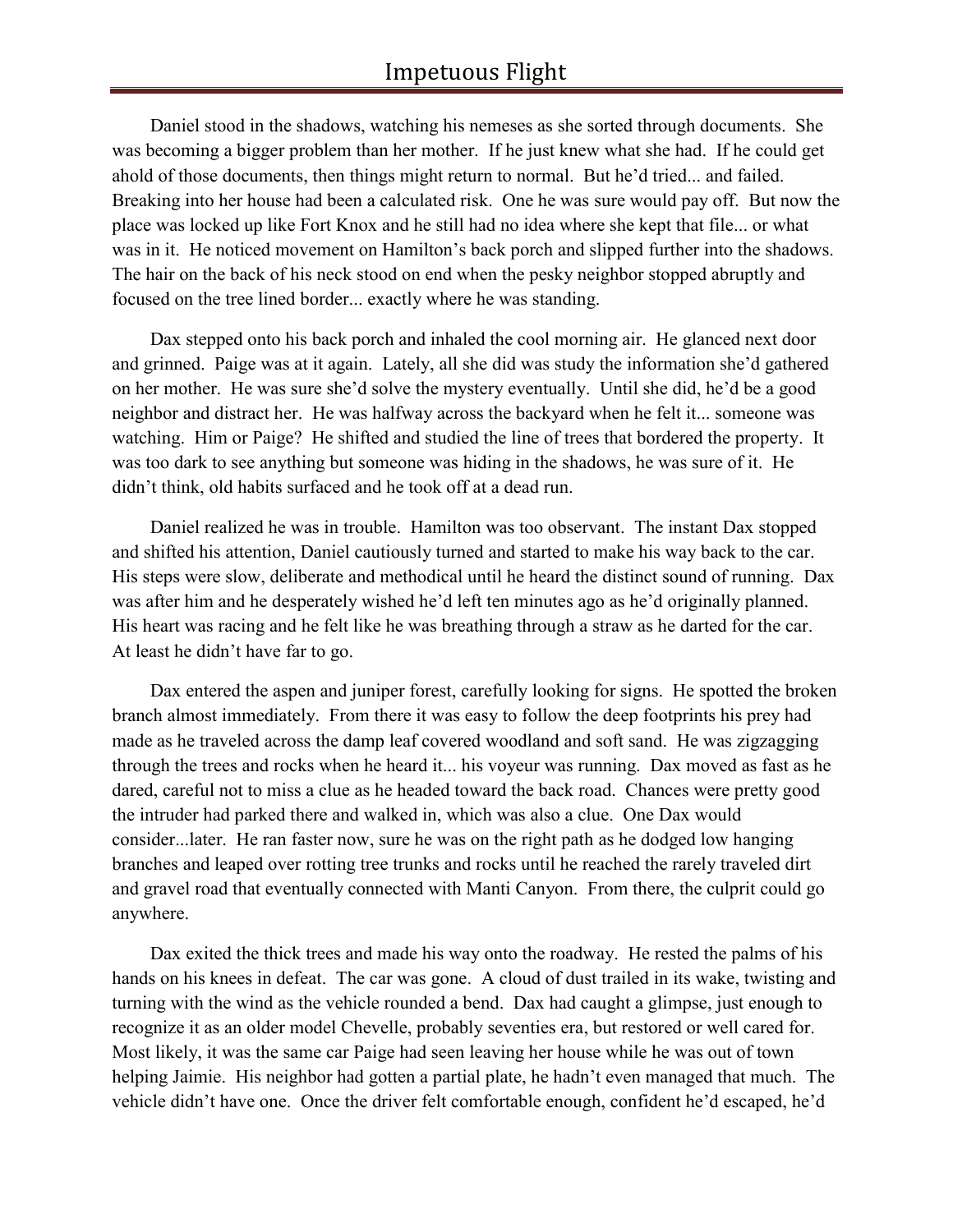probably pull over and replace it. Dax sighed and slowly made his way toward his residence. He'd been so close but had failed again. Would they ever catch a break?

Paige was standing against the railing when Dax approached. "Morning run?" she asked with a grin.

"Coffee?" he asked as he pulled open her back door and stepped into the kitchen.

Paige followed and waited.

"Someone was watching," he said as he set the carafe back on the warmer. "I started for your place, nothing but a steaming cup of coffee on my mind when I realized someone was in the trees, watching. I gave chase, he won." Dax dropped into the chaise lounge that he was beginning to envy. It was sturdy and far more comfortable than any of his patio furniture.

Paige frowned. "Watching?"

"Looked like a Chevelle, no plate and I couldn't get a good look at the guy. He was too far down the road by the time I exited the forest. Just got a glimpse of the back of the vehicle as it careened around the corner." Dax kicked up his feet and savored the hot liquid.

"How do you know it was a guy then?"

"Footprints," he glanced up. "In the leaves and the loose sand, men's boots. If I had to guess I'd say...size 12."

Paige looked at Dax in disbelief. "You seriously want me to believe you can tell the size of a man's shoe by the quick glance you got as you chased him through trees and over rocks?"

Dax grinned and shrugged. "You don't believe me? Check it out for yourself. They're all over, can't miss 'em. The ground is damp. If you hurry, you can even get pictures and everything."

Paige was out of her chair and through the door in seconds. She had another clue. One that was right up her alley...forensic evidence.

"Don't forget the tire tracks on the dirt road," Dax called as she darted across the back yard.

### \*\*\*\*\*

Paige sat at her desk scrutinizing the pictures. Dax was right, they were size 12. She was impressed. She'd never admit that to him, but she was. He was good. He'd probably make a great cop. She wondered again why he'd left the Army. Her last conversation with Nathan had been difficult and contentious but it left her with new insight into the man Dax Hamilton had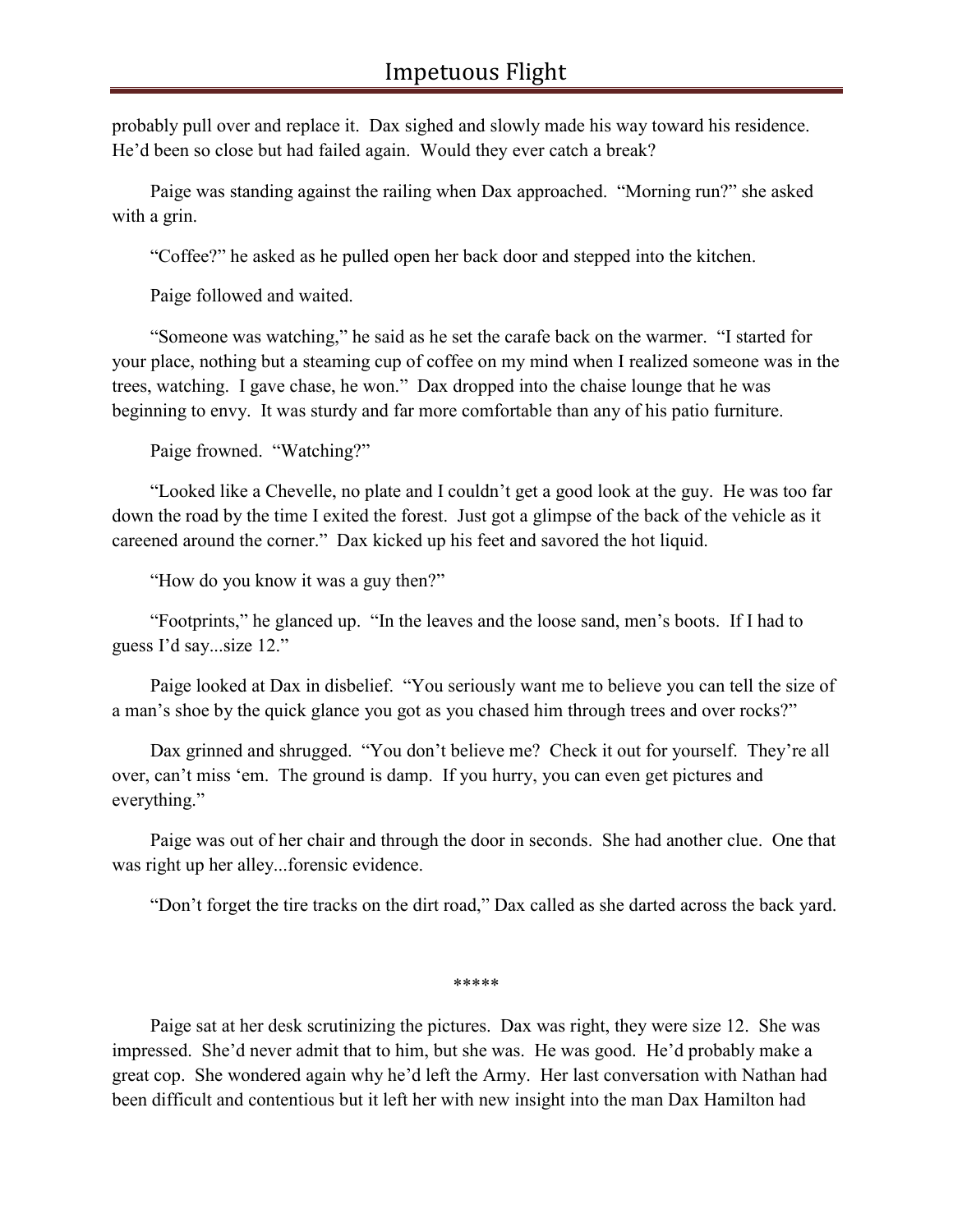been. He was a good soldier, really good. Even General Nathan Porter had been impressed, which was rare. Paige had heard it in Nathan's voice. So, why the sudden career change? She might never know and for some reason that bothered her. She wanted to know everything there was to know about her talented neighbor. They'd shared a couple brief kisses, but since then...nothing. Dax wasn't exactly standoffish, but he wasn't pursuing her either. She'd never met a guy quite like him before, and if she were going to be honest with herself, that only made him more appealing.

"Paige?' Margie called.

"Yeah," Paige stood.

"Gage needs your help," Margie paused to speak into the radio. "He's at the Sinclair... down on Main. Just past the Courthouse."

"On it," Paige said as she started for the door. "What's he got?" she paused to ask before heading out.

"Robbery," Margie said absently.

"Robbery?" Paige froze. "Are you sure?"

"Positive," Margie nodded. "Now, go. He needs your help with the scene and corralling witnesses before they disappear."

"I'm on my way," Paige said as she hurried from the building and slid behind the wheel. Within minutes, she was pulling into the popular gas station.

"Ever heard of a radio?" Gage grumbled.

"Sorry," Paige said as she stepped through the door and glanced around. "How can I help?" Clearly, her friend and colleague was in a mood today.

"Two girls around back," Gage pointed to the door. "Said they needed some air, but I think they're just trying to sneak away. I need statements."

Paige studied a long haired guy in dirty jeans standing in the corner, leaning against the wall.

"He's fine," Gage assured her. "The girls..."

"Okay, okay." Paige stepped out the side door, proceeded around the corner and instantly collided with two teenaged girls. She was barely able to grab each of their arms and avoid landing on her behind. "Not so fast."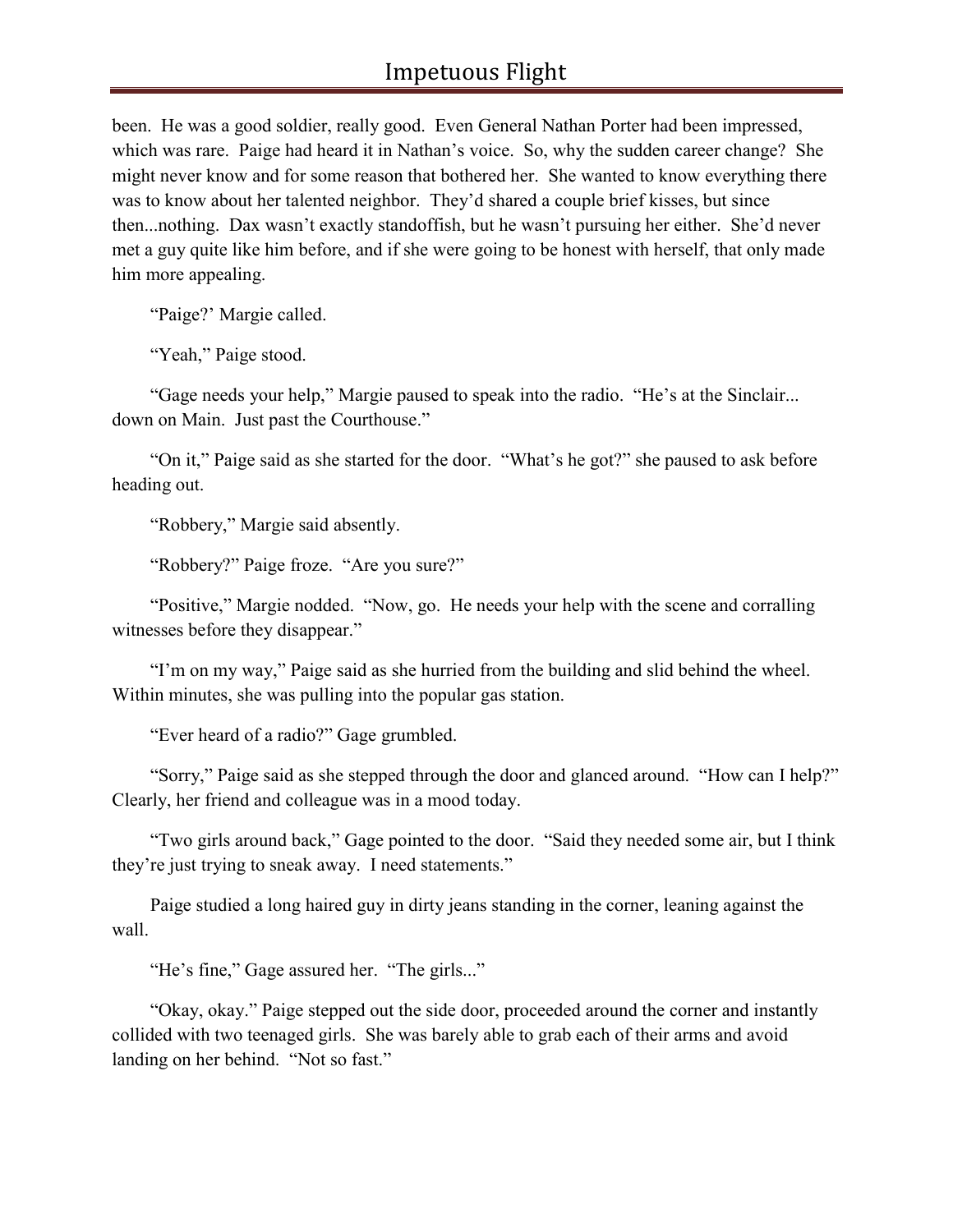"We didn't see anything and we...uh... we have plans and need to go," a medium sized girl with too much makeup said as she tried to free herself from the deputy's grip.

"Plans will have to wait," Paige said, directing the duo into a large bay door that led to a service garage. She gave them a forceful nudge onto a bench then glanced around. The bay was deserted. Hopefully, Gage had secured the worker before he bolted, claiming he'd been out to lunch or picking up parts. Finding good witnesses was getting more and more difficult these days. She took out a pen and began to ask each girl the standard questions. Paige was nearly finished when a middle-aged man stepped through the open bay door.

"Can I help you?" he asked.

"No," Paige turned. "We were just finishing up. You see the robbery?"

"I already talked to the young man inside," the guy said shaking his head. "Didn't see enough, that's for sure. Why a guy would barge in and demand a free ride is beyond me." He turned and headed for a vehicle that was elevated by a sturdy lift. The car was clearly getting an overhaul of some kind. Paige smiled as the mechanic went to work, still mumbling about hard work, ethics, and video games.

Paige stepped back inside and motioned for Gage. The large officer casually strolled toward her. "Need anything else?" she asked when he stopped directly in front of her.

"I retrieved the tape and as far as we know he didn't touch anything but I'd like you to watch it before we go. If he did leave a print, I want it." Gage turned and headed for the back office.

Forty minutes later Paige had watched the video half a dozen times and still wasn't sure if the guy had handled anything on isle four. She strolled toward the backend of the store and studied the area. If there was a clue to be found... she was determined to find it. She walked slowly, scrutinizing a display that was positioned in the general area hoping something... anything, would jump out at her. She finally had to admit there was nothing to find. Paige turned to Gage. "He could have handled the shot glasses, but so has every other Tom, Dick and Harry that's entered this store. If the owner is willing to bag them, we can preserve the evidence for later... if there is any evidence, and that's a big IF. It's also possible he was just biding time... waiting for most of the customers to leave before he hit the place."

"What do you think?" Gage asked.

"It's your call," she sighed. "If the owner says yes, I'd take them. But he may balk. He's gotta know it's a long shot."

"We'll take them," Gage decided. "He already told me to take whatever I needed. He'll be fine. Let's get these bagged. I have a lot to process and it's already been a long day."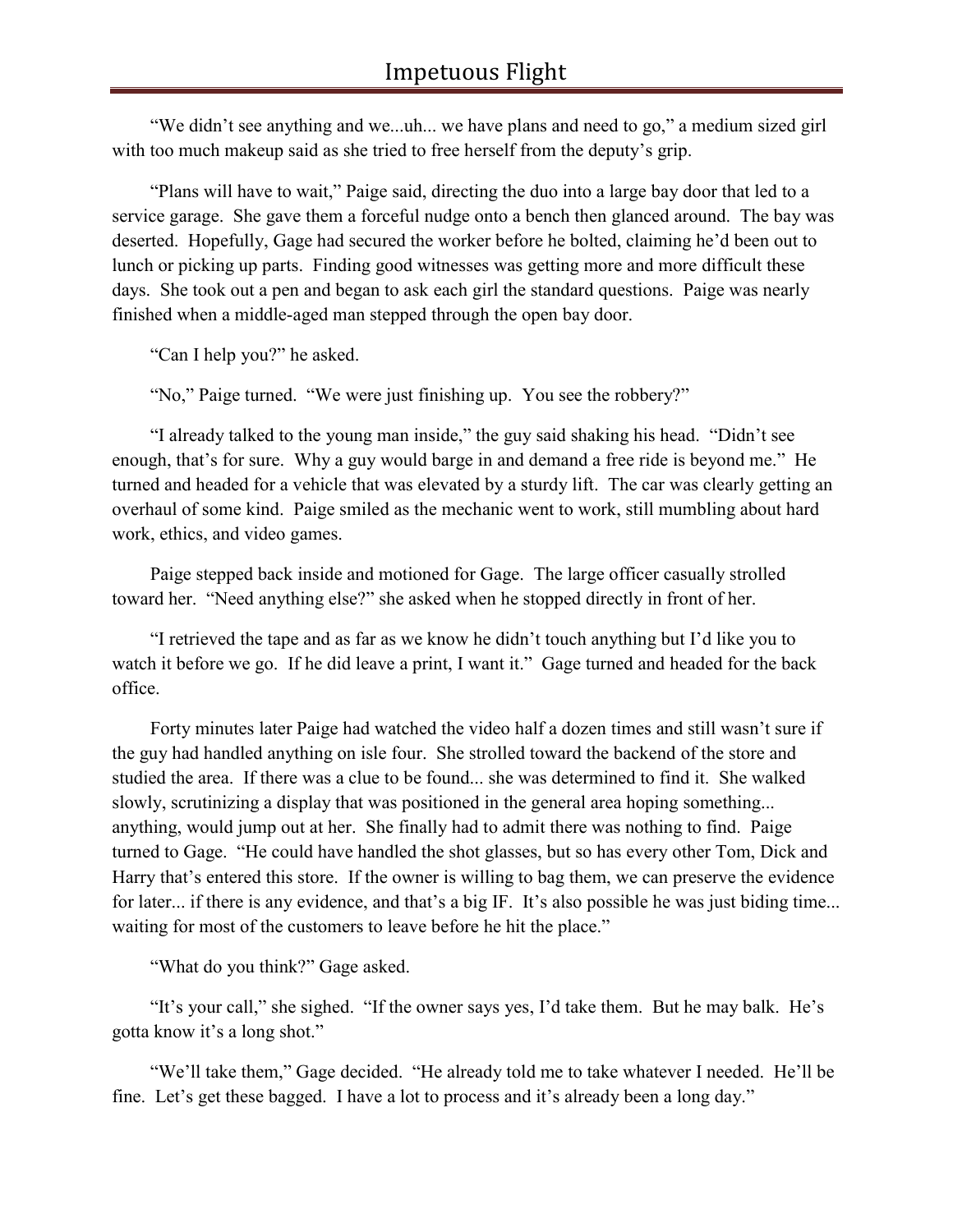Paige frowned. Something was up with Gage Clayton and she was going to find out what.

\*\*\*\*\*

It was past dinner time and Paige was starving. Turns out Gage did have a lot of evidence to process. She immediately offered to stay and help, it would give her a chance to speak to him about his mood. Turns out Dean was thrilled about their new part-time addition, but Gage... not so much. Duncan Havilland had dated Gage's younger sister awhile back and it hadn't ended all that amicably. If Gage had seen Duncan oh... never, it would have been too soon. Tensions were running high and Duncan was making things worse. His cocky attitude was beginning to push Gage's buttons and that was never a good thing. Sooner or later, Paige knew the situation was going to come to a head. She just hoped neither one of them landed in the ER as a result.

She pulled into her driveway, shut down her car and started for the front door, then paused. The issue this morning, combined with the break-in and everything else that had happened since her arrival, had her on edge. She rested her hand on her weapon as she slowly made her way around her entire yard. As she approached the back door, she nearly jumped out of her skin when the door opened and a large man stood shadowed in the doorway.

"You plan to shoot me with that thing?" Nathan asked casually as he stepped onto the back porch.

"Nathan?" Paige asked in disbelief. "When did you get here? Why did you come here for that matter? I thought you had a big mission in the works and wouldn't be available for at least a couple weeks."

"It was postponed a few days and I had a little time on my hands so I thought I'd sneak away and check out my favorite girl." Nathan Porter settled into a chair and pulled out a cigar. Within seconds the air was filled with the pungent smell that Paige had always hated. She'd never tell him that, he was enough of a gentleman he'd snuff it out, and she liked seeing him relaxed. It was something the good General rarely did these days. Paige wondered if he'd ever settle down and just enjoy life a little. She smiled to herself, *not likely*.

"I know that smile," he studied her. "Up to something are we?"

"Nope," Paige said as she settled in next to him. "I assume Dax let you in."

"I haven't actually talked to Dax yet. You told me where the spare key was, I waited around for nearly an hour but when you didn't show, I decided to make myself at home. Quaint little place you got here. Not exactly what I imagined, but I think it suits you." He took a long draw on the cigar then blew out a cloud of smoke.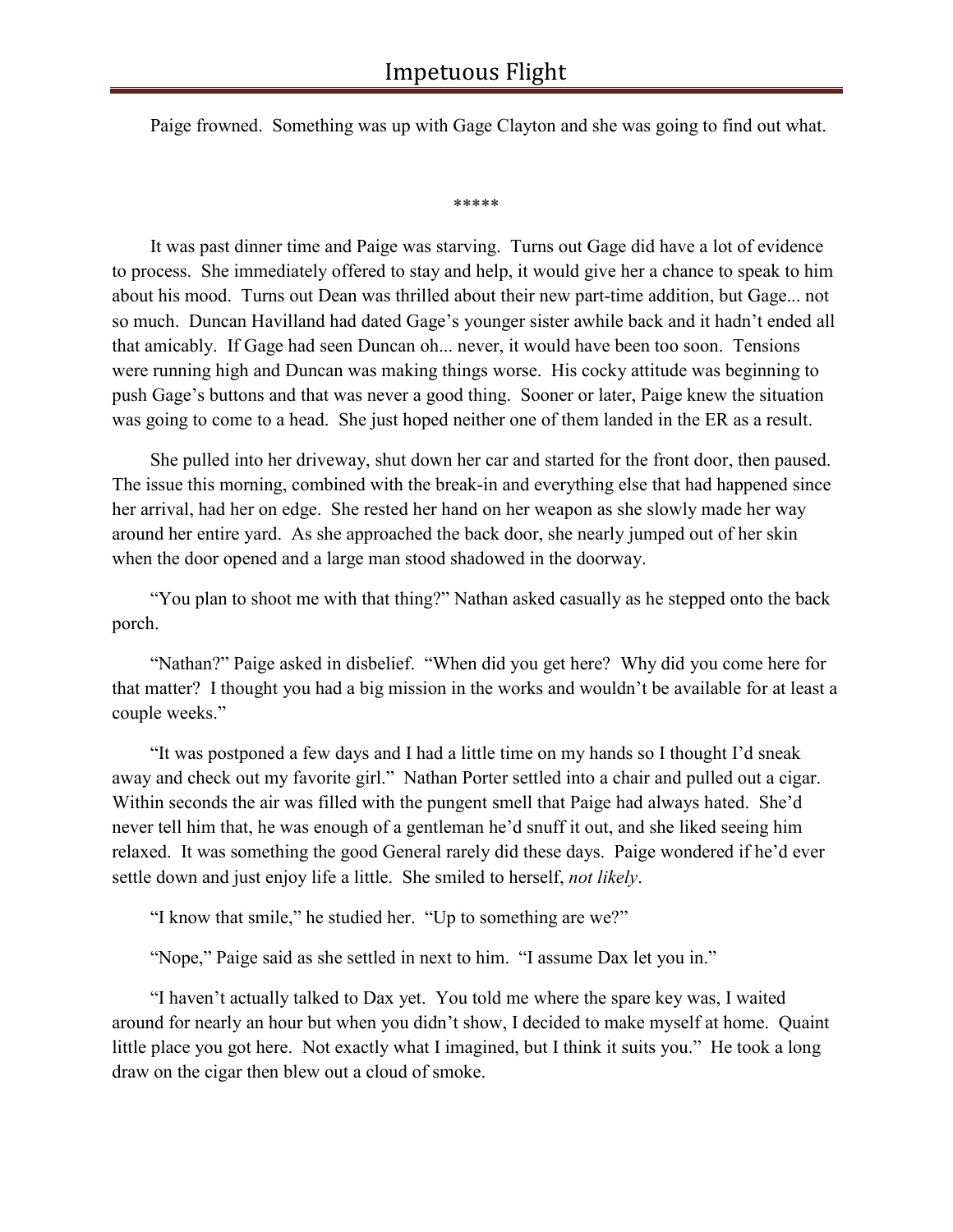Paige knew he was acting casual, but he was watching her like a hawk. Something was up, she just had no idea what. "Did Dax tell you about this morning? Is that why you flew out?" she finally asked.

"No," Porter frowned. "Like I said, I've been busy. When I realized I had a break, I headed straight here. If that Ranger of yours tried to call, I didn't get it."

Paige was about to respond when her stomach growled, loudly. "Sorry," she laughed. "Long night."

"I stopped in Ephraim and grabbed a pizza at that Papa Murphy's place on the way here," Nathan told her. "It's ready to throw in the oven, I was just waiting for you to arrive."

"Seriously?" Paige grinned. "I love their pizza, let's go." She casually glanced at her neighbor's house but it was completely dark. Dax must be busy or out somewhere. Tonight it would be her and Nathan. Even better, they had a lot to catch up on. "How'd you know about Papa Murphy's anyway?"

"Carmen," Nathan said as he tapped out his cigar and left it outside. By the time he made it into the kitchen, Paige had already unwrapped the large pie and was placing it in the oven.

"You remembered," she said as she closed the oven door.

"How could I forget?" Nathan moved forward and wrapped Paige in a fatherly hug. "I'm glad you are doing so well, sweetheart. I've been worried about you."

Paige smiled and enjoyed the contact. Nathan Porter was the closest thing to family there was without sharing a bloodline. "I told you I was fine."

"Yeah, you did. I guess I just wasn't sure I believed you," he admitted. "I mean so much has happened since you arrived. I had to see for myself."

"Well, I'm glad you did. I've missed you old man," Paige teased. "Now, I hope you don't mind but I thought we'd use my finest paper china. No dishes that way."

"Paper is fine," he agreed as he settled in for a relaxing evening of catching up.

\*\*\*\*\*

Nathan was still on Eastern Standard Time so when five o'clock rolled around, he rose before the sun and headed downstairs. Once the coffee was brewed, he moved outside. The air was cool and crisp, a touch of winter embraced him and he suddenly missed his amazing wife. He'd invited Sophie to join him but she'd had a previous commitment and the notice was too short to change it. As he glanced across the dark expanse he wondered what it would be like to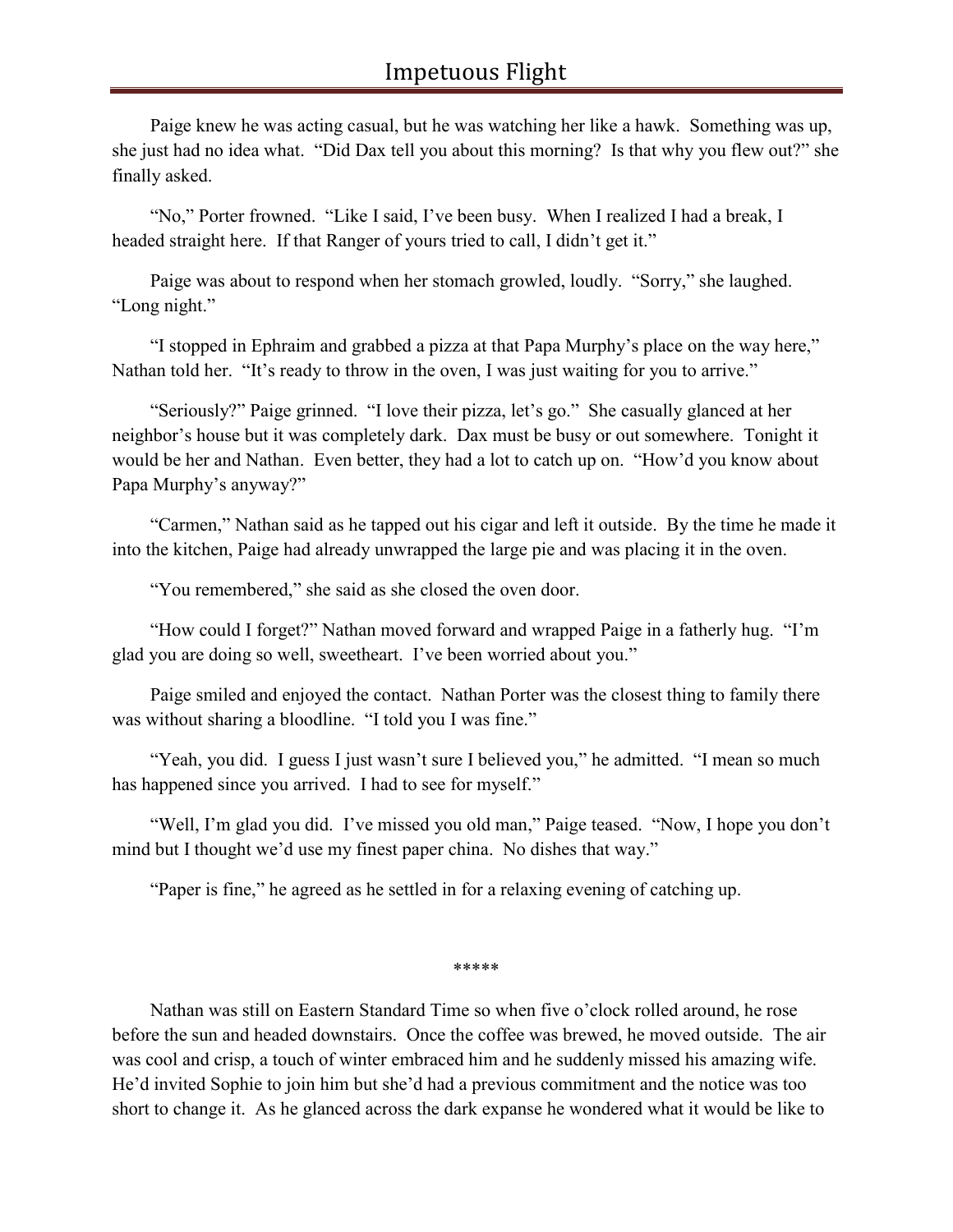live in a small town, to slow down, watch the sun come up each morning with his beautiful bride lounging by his side. Every once in a while it was tempting to take that leap, but then reality set in. He and Sophie were two of the same. Both led busy, sometimes chaotic lives, but they loved it. He might slow down, but they'd never leave the big city. They might, however, try to come visit Paige a little more often.

Movement next door caught his attention and he slowly strolled across the expanse. He paused at the top of the stairs and studied the man who currently sat motionless in the shadows. "Dax Hamilton, I presume."

"Hello, General," Dax said softly.

Nathan studied a man he felt like he knew but had never actually met face to face. Dax was large in stature, fit and a little too solemn. "You heard about your team?" he finally decided, moving forward and taking a chair next to Dax.

"Heard what?" Dax asked, glancing at Nathan then back into the dark nothingness.

"Okay," Porter shrugged. "Probably better this way, plausible deniability."

Dax focused on Nathan. "Why are you here?"

"Here?" Nathan glanced around. "As in at your house, or here as in Manti?"

"Both," Dax asked, watching Nathan for the slightest tell.

"Here on your porch because I wanted to talk to you in private. Here in Manti, again to talk to you, but mostly to see Paige. I had some time and wanted to head out to see for myself the setup, the community, the danger."

"Makes sense, for a man like you that is."

"It's a relatively straightforward mission. In and out. These guys are trained for far worse. It's not like the last time," Porter added.

"It's never straightforward when the Rangers are involved. You wouldn't be sending them if it wasn't risky," Dax objected.

"True enough," Nathan conceded. "I know what happened in Zabul. That wasn't your fault. And this mission is completely different."

Dax looked away, a little surprised Porter had looked into the details of his last mission.

"It's really not," Nathan pressed. "Sure, it's dangerous. I'll give you that. But it's always dangerous when we call in the Rangers. But this is more like... Kandahar."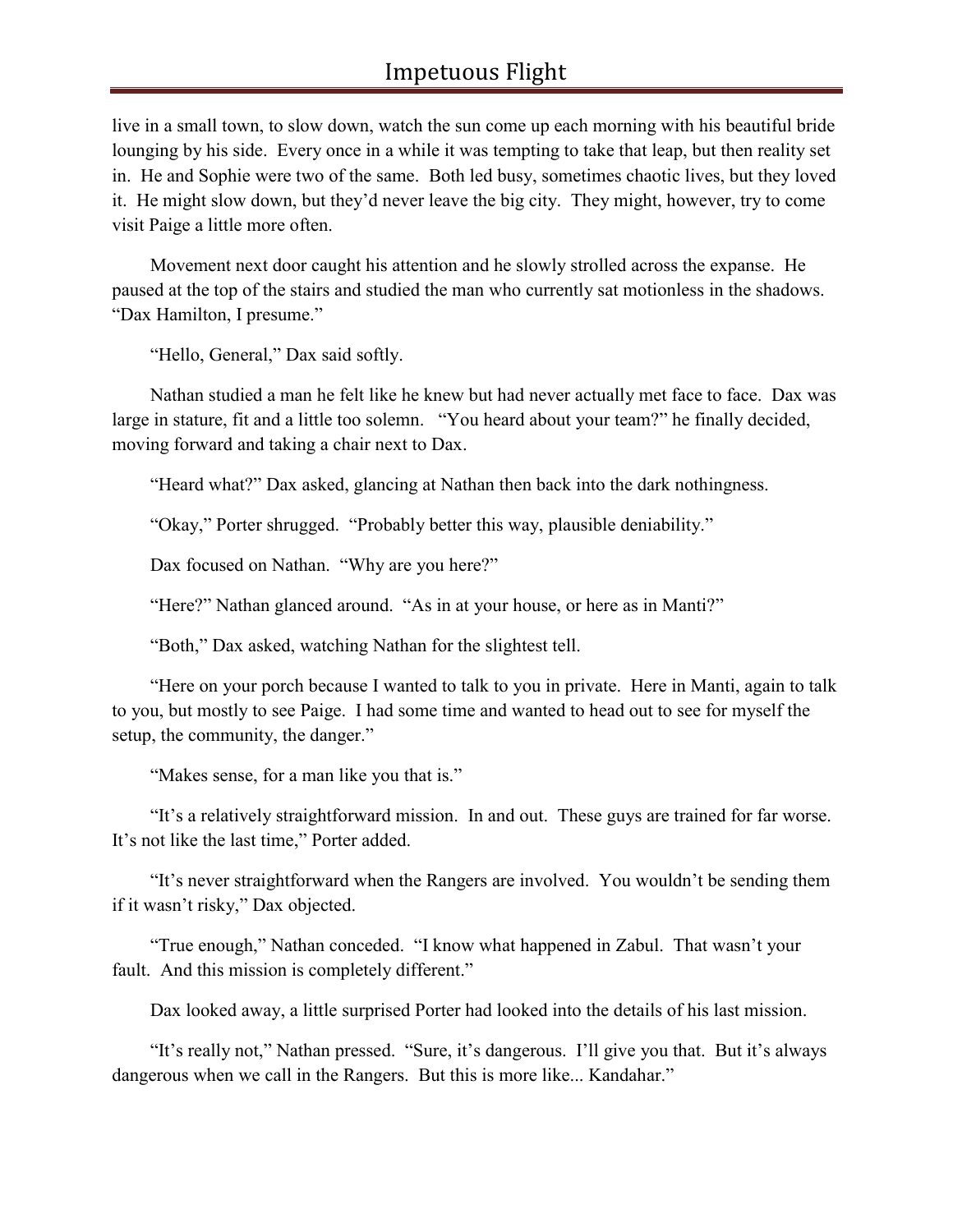"What?" Dax studied the General. "Did you read my entire jacket?"

Nathan smiled. "Of course."

Dax shook his head in disbelief. There had to be hundreds of pages of missions, commendations, and letters. "Doesn't matter."

"It kind of does," Nathan disagreed. "Look, I didn't know Sanchez. I know of him. I know he was respected, hard-working and well liked. I also know he gave his life for his country... willingly. Grieve for him, but don't hold it against him that he died while you lived."

"You have no idea what you're talking about," Dax objected.

"You know I do," Nathan said with more compassion. "Let me tell you a story. One that is much like your own, only reversed. I was a young Lieutenant. We were traveling through one of a hundred hellholes in Vietnam. Things went south almost immediately. I was faced with the same scenario as Corporal Sanchez. The difference, he saw the big picture. He knew you had to live for the rest of the team to survive. I was more shortsighted than that. I let my Captain take the risk. Oh, I argued. I volunteered to go in his place, but in the end, I obeyed his order. He died, I lived. That's when the devastating reality set in. Our commanding officer was dead. It was my responsibility to get the team out safely. I failed on that front. You see Captain Redding had received updated plans just before we were attacked. He didn't have a chance to relay the new exit strategy. I led our team into a massacre, not knowing the chopper was several clicks to the left. Three of our men died, several others were injured severely before we got out. Had I died and Redding survived, those men would still be alive today."

"That's not your fault," Dax said softly.

"No," Nathan agreed. "Not really. I couldn't have known what we were walking into. But it's always weighed on me just the same. Sanchez knew what he was doing. He's a hero, that doesn't make you less of a soldier or a leader. A good man died, and that's a tragedy but the rest of you lived and that is entirely because of you."

"I didn't..." Dax began.

"I read the file, remember. I know what happened. You saved those men. One man didn't get home to his family. Six others... did."

The two of them sat in silence for several minutes remembering the gruesome reality of a war they never wanted and the responsibility they felt for the men who depended on them to survive.

"Anyway," Porter finally said. "I've been thinking. I could use you on my team."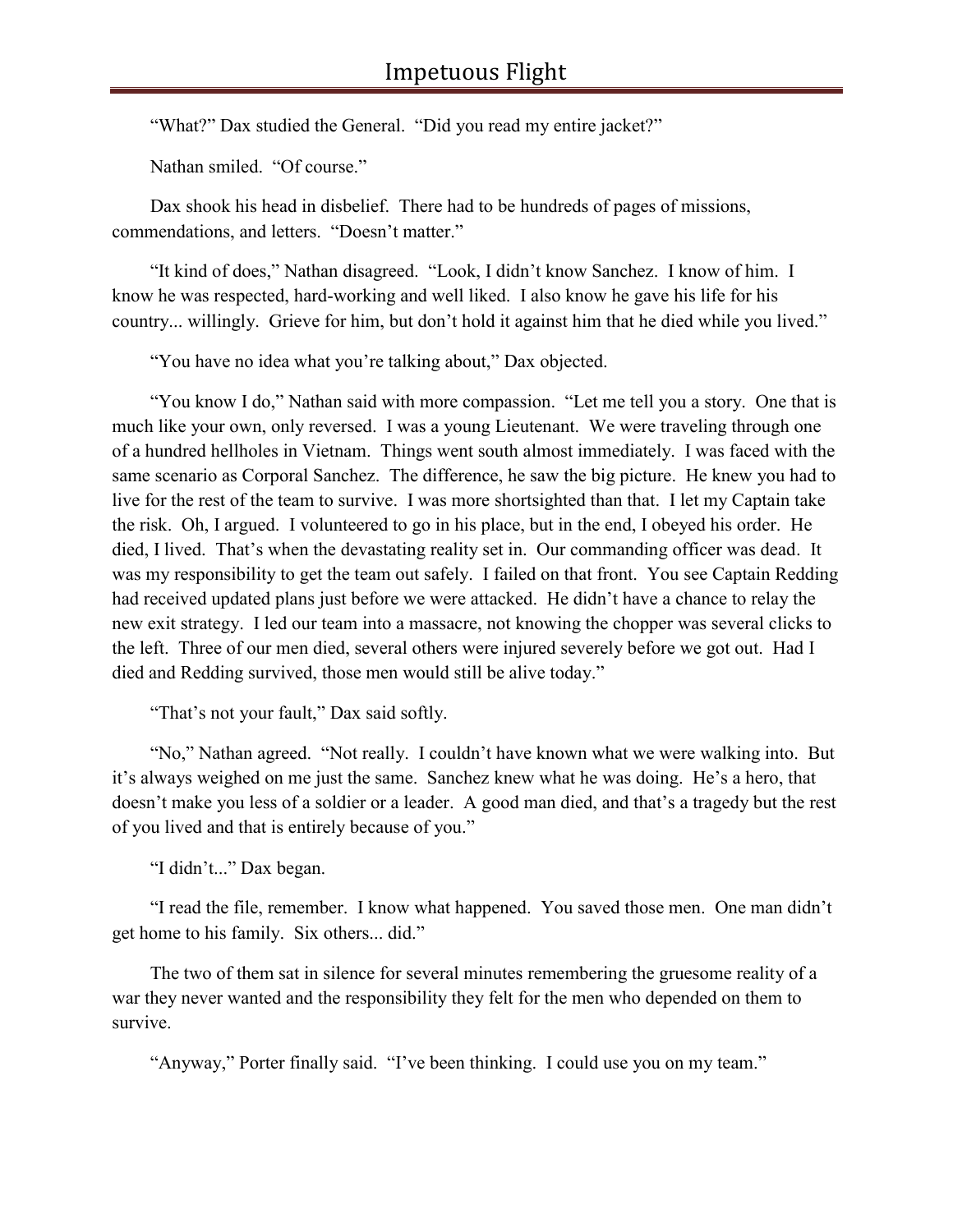"My life is in Manti now," Dax answered immediately. "And Paige needs me, whether she wants to admit that or not."

"I agree," Nathan sat back. "I need an adviser on my team. Someone who understands the Middle East, someone whose been there... in the capacity you have. Someone I can trust."

"I thought you were the advisor," Dax frowned. "Why do you need me?"

"That's true," Nathan admitted. "I am. But I haven't been there. The Pentagon develops the plan and forwards it to me for review and input. I have Carmen do the hard data collection, she's amazing by the way. Paige really came through for me on that one. But I can run strategy all day long, study maps till doomsday and still not know the terrain. I've never been in the mountainous region. I've never been on the ground. You have. I've been given permission to bring someone in, an assistant so to speak to counsel on a case by case basis - as needed. You don't have to move. You never have to step foot in Washington if you don't want to. We can issue you a secure line and give you a government email. The upside... you get your security clearance back and the boys can talk freely about upcoming missions. It's a win for everyone here, just think about it. I'll leave the papers when I go."

"Hey," Paige said as she climbed the stairs to Dax's back porch. She immediately realized she'd interrupted something. "I thought we'd head to the Farmhouse for breakfast. The old man has to fly out later this afternoon. He should have a good meal under his belt before he tackles that airplane food, right?"

"You guys go," Dax suggested.

"I was hoping the three of us could do this together," Paige argued. "It will give the two of you a chance to get to know each other and me a little more time to harass my favorite General."

"Retired General," Nathan added as he stood and wrapped an arm around Paige's shoulders. "What do you say, soldier? Breakfast on me?"

Dax glanced from Paige to Nathan then back. "Fine," he stood. "I need a second to lock up and grab my wallet."

\*\*\*\*\*

Two hours later the group was still occupying a table in the back of The Farmhouse Restaurant. Dax was in a better mood. Nathan was right, his men... former men that is, were good. If the mission was like Kandahar, that had been pretty straightforward. Go in, grab the prisoner and bolt. Was this another rescue mission? One the US didn't want the world knowing they'd executed? How many of those had Dax led throughout his career? Too many to count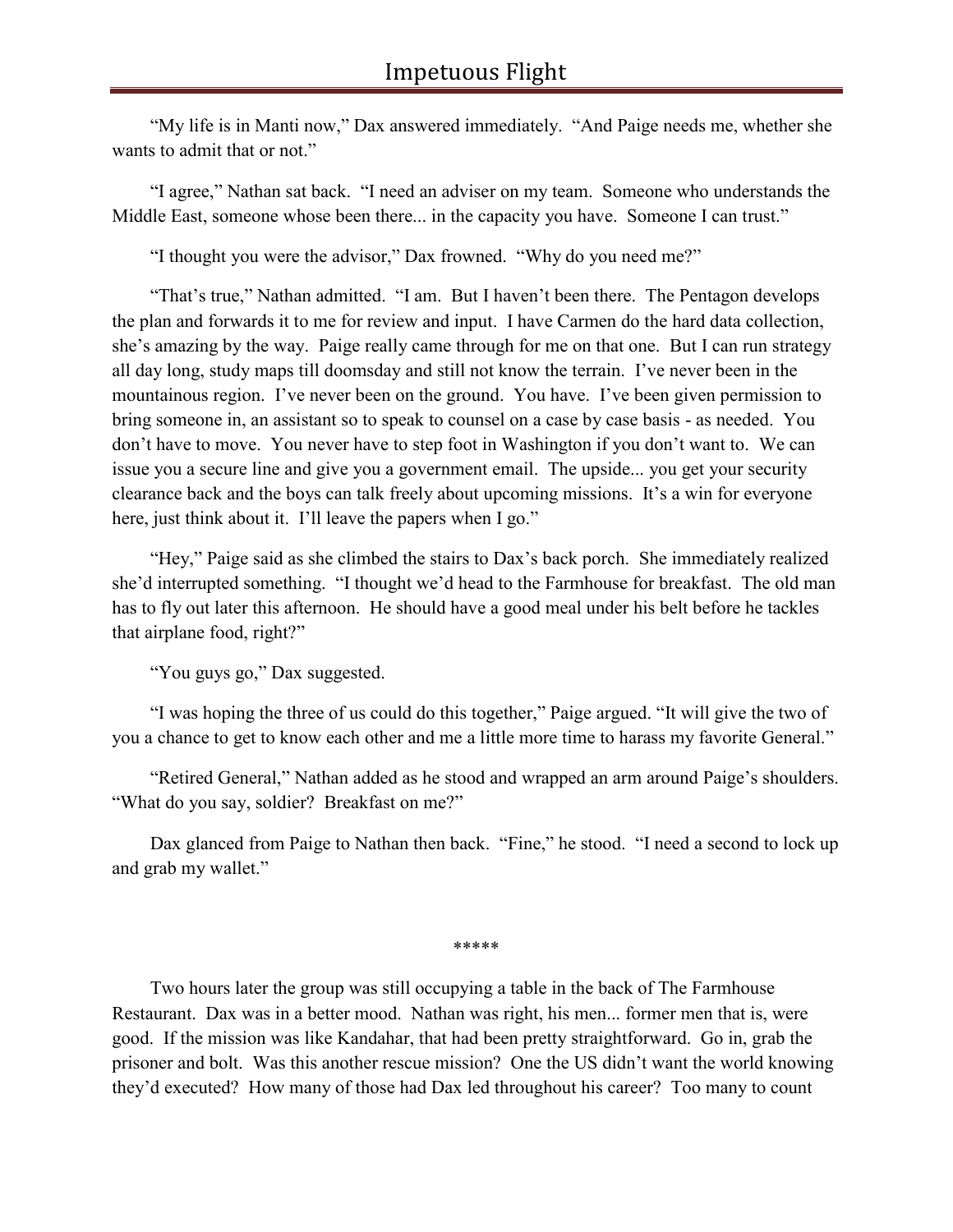and he was proud of the fact that, at least on those occasions, he'd never lost a man. His team, his friends, would be okay. He had to believe that. So, what about the job offer? Was he ready to consult? He knew he'd never return to the life no matter how many times Solo and Bucket begged him to. But maybe he could ensure their safety from behind the scenes. It might be worth taking a closer look. Dax was jolted out of his thought by Paige's cell phone.

"Hey," Paige answered. "Seriously? I'll be right there."

"Go," Nathan urged. "I'll call you when I get back home. Sophie will want to say hello anyway."

Paige jumped up, gave Nathan a big kiss and a hug then turned to Dax. "Sorry."

"I've got this," Dax smiled. "Go save the world."

Paige was laughing as she rushed out the door.

"So," Nathan studied Dax. "Make any decisions?"

"Yeah," Dax pushed his plate away. "I'm in. I'll take you back to Paige's. While you pack, I'll fill them out and you can take them with you. Stop back by the house before you leave."

Nathan grinned. "I'm happy to hear it. This arrangement, well I think it's going to be perfect. Once we get those credentials reinstated, I'll send you the instructions to access your email. I have something in the works I could really use your input on. Different team, but guys you might know. This one is going to be dicey."

Dax stood. "I got this."

"Naw," Nathan also stood. "I'd like to buy. You can treat me next time."

Dax raised an eyebrow. "Thought you said I wouldn't need to travel."

"You won't," Nathan shrugged as he handed the cashier his card. "I'm planning to bring Sophie out here to see the country. I think she'll like it. And Thanksgiving is coming up. We might just plan a real family holiday with turkey, stuffing and the whole messy event. Paige makes the best pumpkin pie. I don't know what her secret is, but I've never tasted a crust as good as hers. Maybe you can help me convince her it's for a good cause."

"Maybe," Dax chuckled. "What about Paige?" he asked soberly. "Did you tell her about my consulting gig?"

"No," Nathan shrugged. "I would have but I was waiting to get your answer before I said anything. Go ahead and tell her. The jobs not a secret and she's used to me not sharing the details with her. She'll understand."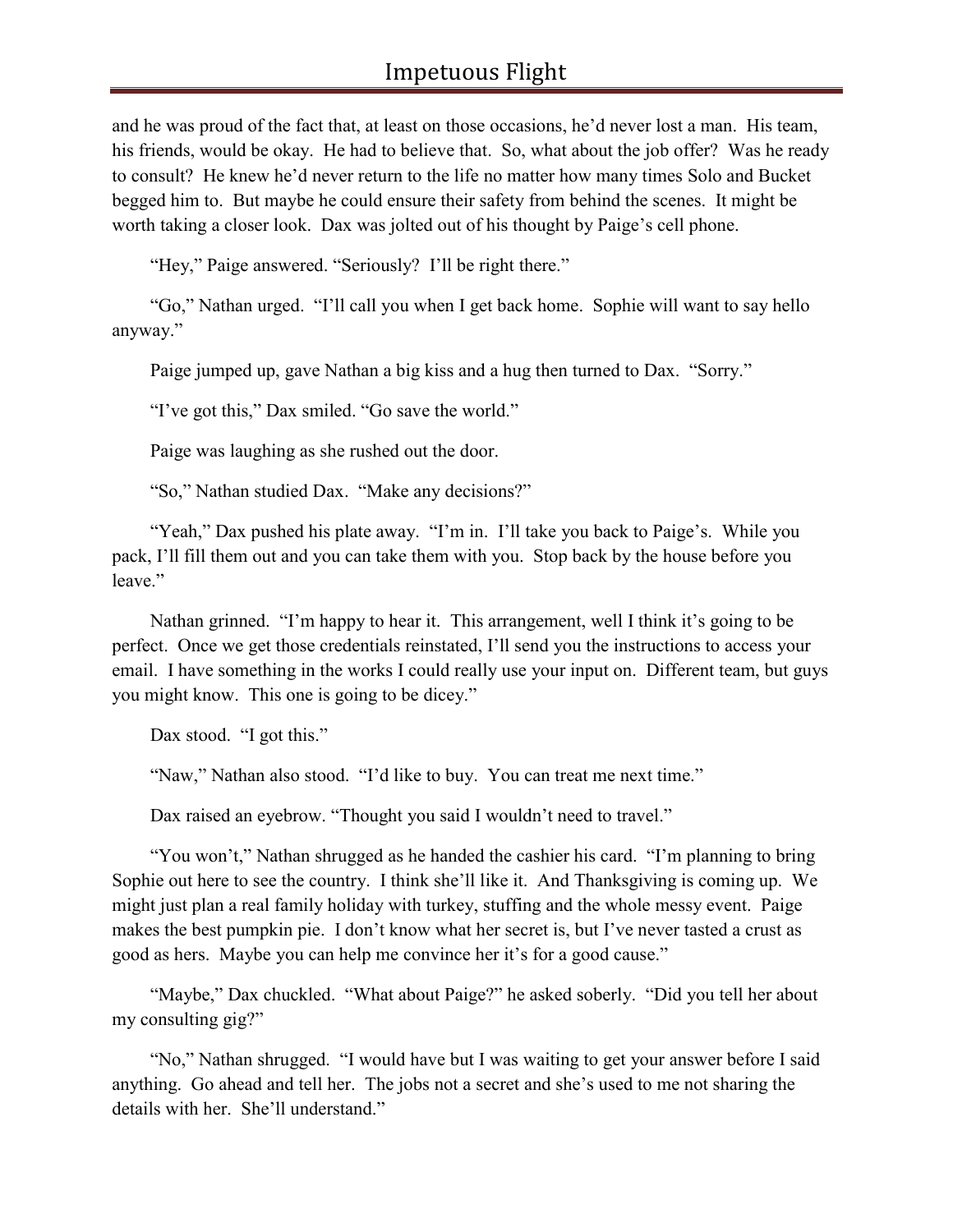"I hope so," Dax worried a little. They'd always shared an open and honest connection. Would this damage that part of their relationship? *Only time would tell*.

\*\*\*\*\*

Paige stepped into the Chevron and looked around. Gage and Duncan were there. *Oh, goody!* "Hey guys," she said cheerfully. "Tell me he left a clue this time."

"Manager is pulling the tapes," Duncan supplied.

Paige glanced at Gage, who was involved in a serious conversation with a middle-aged woman at the moment. Must be a witness, she wasn't wearing a name tag. She slowly began to walk the area. Duncan followed.

"Do you think he left a clue?" Duncan asked seriously. "I've walked through here already but didn't see anything suspicious."

"I don't know," Paige said absently as she studied the door to one of the refrigeration units. "Stay here and guard this. Do not let anyone get near this door."

Duncan frowned. "Why?"

"Just do it," Paige moved forward and caught Gage's attention.

"What's up?" he asked immediately.

"I need to see the video. I need to know if the perp went anywhere near that glass door back there," Paige insisted.

Gage motioned for the lady he'd been talking to. "Ma'am, can you tell me if the suspect was at the back of the store? Over by where that other officer is standing?"

The woman furrowed her brows in concentration for several seconds. "I believe he did go back there. Yes, he came in the door with a young lady. I don't know if they were together, in fact, I don't think they were. She went over there and got some coffee then left. He turned right and headed for the coolers. He was back there for several minutes before he slowly made his way to the counter and pulled the gun. I'm sure of it," she added.

"Thank you," Gage guided her away from Paige and spoke for a few more seconds then returned. "What's up?"

"I need my kit," Paige smiled. "There is a clear palm print on the cooler. I want it. We can compare it to any fingerprints on the shot glasses from yesterday. If any of them match, we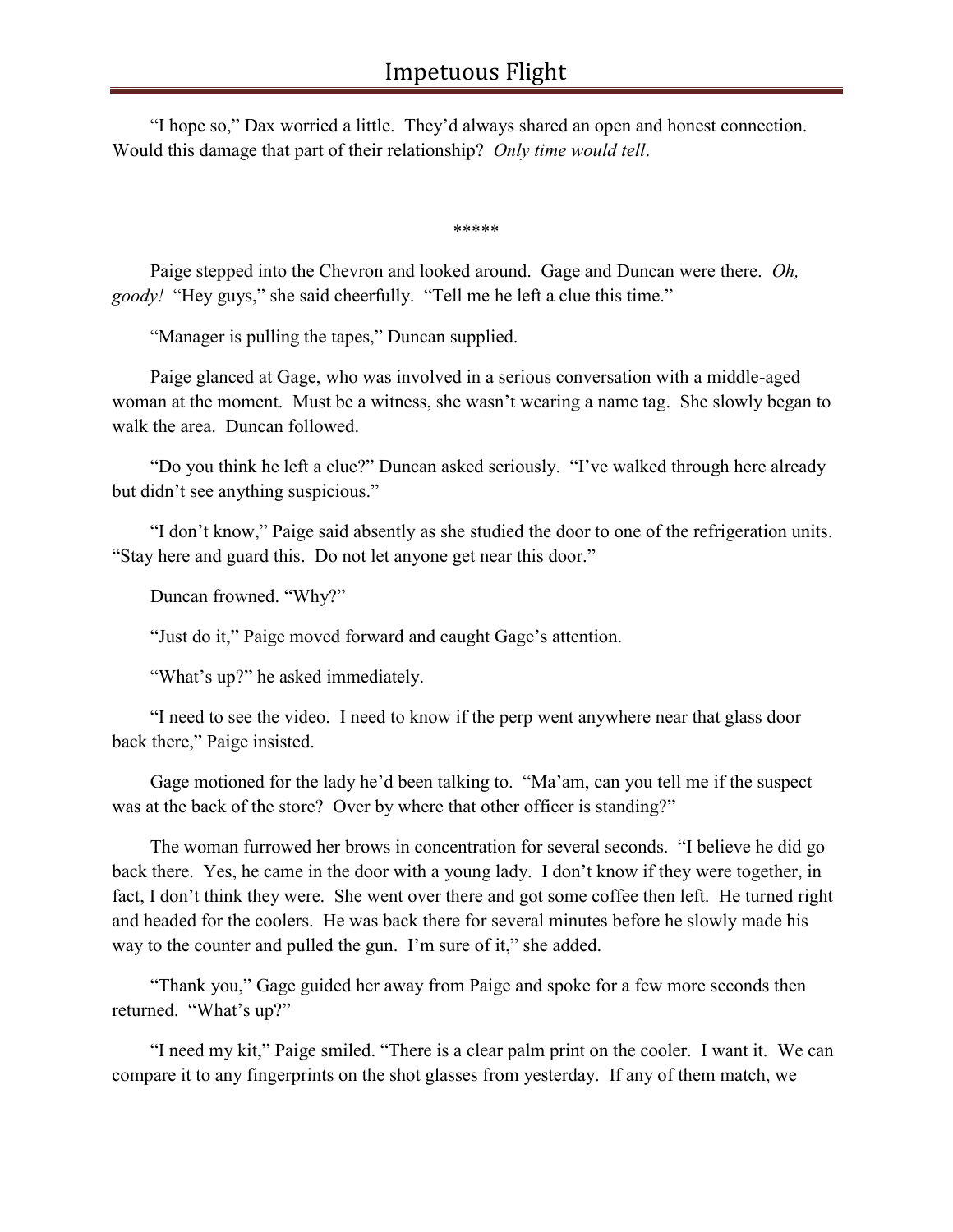know we found our guy. I'd also like to watch the video to make sure it was him, not someone else that created those prints."

"You pull the prints, I'll track down the manager and we can go from there." Gage headed for a back room as Paige headed out the front door.

\*\*\*\*\*

The group was now back at the station gathering fingerprints from tiny shot glasses.

"You guys do know that we now have fingerprints for every six year old within a hundred miles, don't you?" Duncan shoved the shot glass he'd just finished away and sat back. "What makes you think he even touched these?"

"We have a witness that saw him pick up one of the glasses as she walked by," Paige said casually. "What's wrong Hav? Too much work for you here in the big city?"

Duncan laughed. "Manti? The big city? Are you serious?"

"Compared to Laurel Bluff? Yeah," Gage added.

Duncan frowned and Paige felt a little bad. She wasn't taking sides on this one and didn't want Hav to think she was. Gage and Duncan were going to have to work things out soon because she didn't like walking this fine line every time she spoke.

Margie approached the group with a frown.

"What's up Marge?" Duncan asked.

"The Norton's are at it again," she shook her head in exasperation. "Weston is apparently drunk and insisting he can plow the field. Gerald is trying to stop him but Nancy says the two of them are engaged in an all-out brawl. She's terrified one of them is going to get injured and they won't get the crops finished before it freezes this weekend. They're predicting that big storm come Friday."

"I've got it," Duncan stood. "I need a break anyway. Wes just needs a firm hand. Unless you need me, I think I'll deal with this and check off for the day."

"Thanks, Duncan," Margie said, obviously relieved. "Go ahead and clear once you talk some sense into those two boys. I'll let Jer know you won't be in until next week."

Duncan pushed through the door at the same time Gage asked the question Paige had on her mind.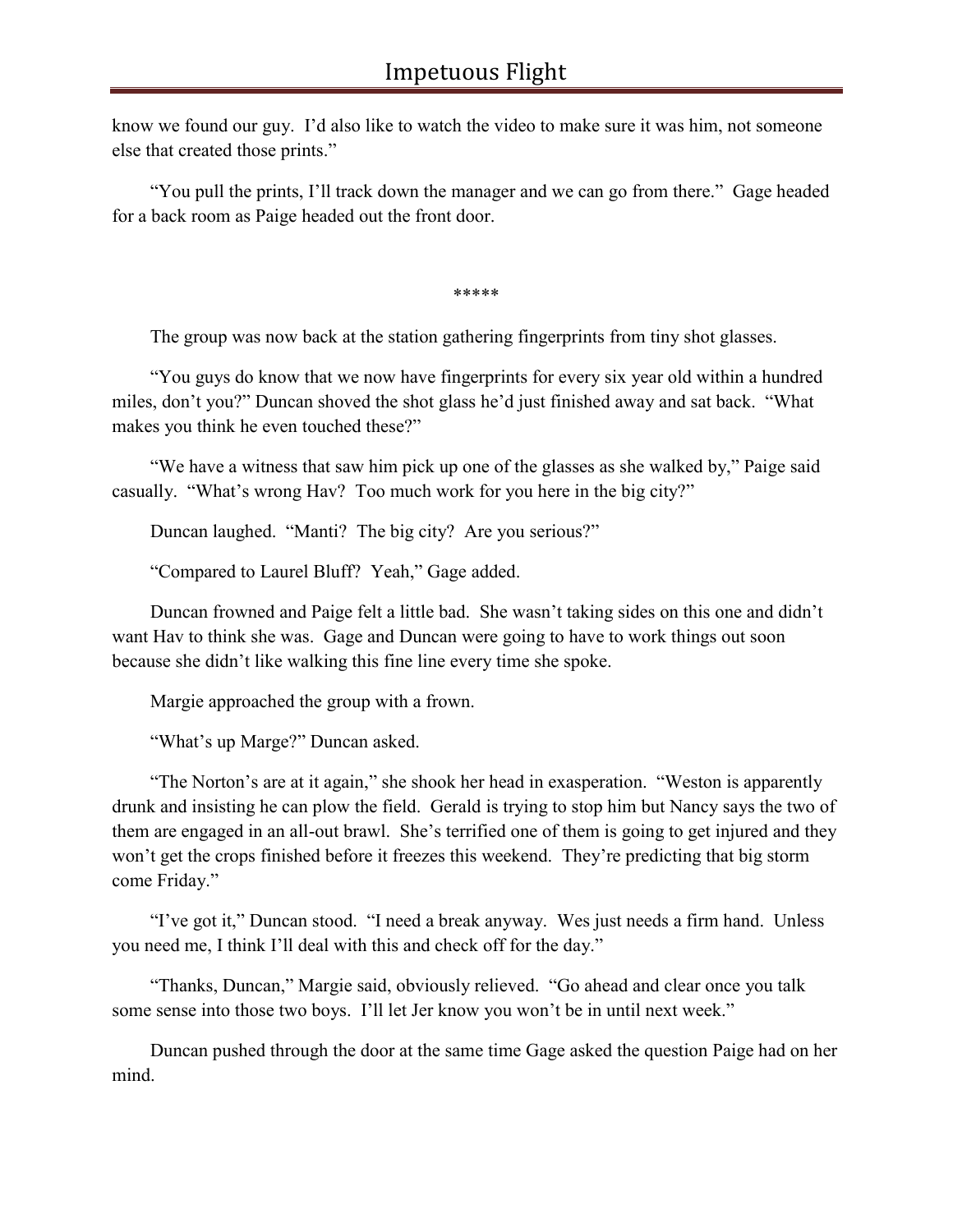"Why not until next week?" Gage pressed. "I mean, with Jericho headed out of town tomorrow aren't we shorthanded?"

Paige frowned. "Where is the sheriff going tomorrow? Nobody told me he was headed out of town."

Margie smiled. "Guess he didn't know he was supposed to ask the new guy for permission."

"You know what I mean," Paige said defensively. "If we're short, all of us should know that. Who's in charge anyway? We do have a robber on the loose."

"Jericho will be available by phone and if we have an emergency, Chief Strong is available," Margie countered. She always sounded like an annoyed mother speaking to a petulant child when she used that tone of hers. A tone that told the two deputies not to push this any further. It didn't go unnoticed that Margie had not revealed anything about their boss's mysterious trip.

"I think I've got something," Paige said nearly two hours later. "These look like a match."

Gage stood and walked to Paige's desk. "I agree. Let's send them to the lab to verify then we can run them through the system and see if we get a hit. We just might have a name to go with that picture by tomorrow."

"Maybe," Paige sealed up the prints and handed the bag to Gage. "But he also may not be in the system at all. Let's wait and see what we find."

Gage took the bag and returned to his desk. He pulled on his jacket and turned to leave. "I know you are getting caught in the middle of this and I'm sorry. I'm working on it, I promise."

"I'll manage," Paige assured him. "But Teddy, I won't take sides. I know he hurt your sister, but he's been nothing but nice to me. He's been professional and as much as I love you and Sabrina, this is work. It can't be personal."

"I know," Gage grinned. "I'm kind of getting used to that nickname again. Never thought I'd say that but it's true. I don't want you in the middle and Sabrina is mad Dunc is here in town but she's coming to grips with that reality as well. I will, too. Just give me a little time."

"That I can do," Paige smiled. "Now, I think I'll stretch my legs, take a spin around town and then head home. I think we're on to something here.

Margie stopped them before the two deputies left the office. "I'm going to send the photos to the media. Someone might recognize him. Phil got the hotline set up earlier today. If we do a statewide press release, we might get some good tips. I just wanted to warn you because we are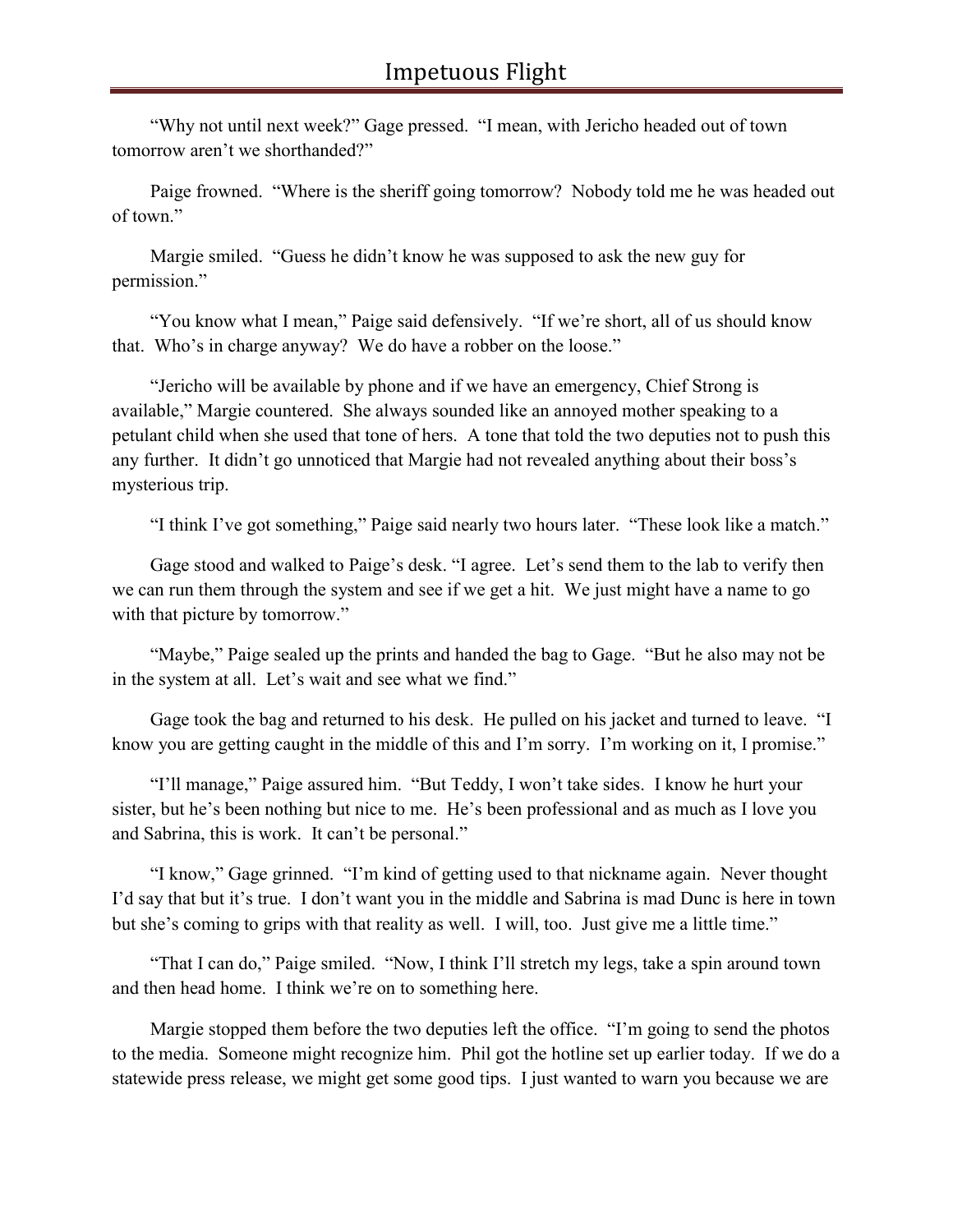going to get a lot of bad one's as well and tomorrow might be a busy day running down leads. Most of which will be false."

"Got it," Paige smiled. "Even more reason to do a quick sweep then head home. I have a feeling tomorrow is going to be a late one."

\*\*\*\*\*

Paige straightened her shoulders and knocked on Dax's front door. Hopefully, he'd be up for dinner and some conversation. She knew Nathan had pressured him for something and she needed to know what.

"Hey," Dax said as he took a step back to let Paige in.

"Hey yourself," she said, handing him her coat. "You busy?"

"Just threw dinner in the oven. You want to stay?" he offered.

"Love to," she moved to the couch and settled in.

"I saw the news. Robberies, huh? Guess that's why you bugged out so quickly this morning."

"Yeah," Paige sighed. "We're short on clues, though. He's good. I'd say he's a professional."

"Have you checked the prison?" Dax suggested as he handed Paige a glass of wine. "Could be a recent release. Career criminal that was rehabilitated and released."

Paige laughed. "Dax Hamilton, I think you're more cynical than I am."

"Probably," he grinned. "Doesn't mean I'm wrong."

"We might have prints," she told him. "If so, we'll run him through the system and see what pops. If you're right, he'll be easy to identify. If not, we'll have a bigger challenge."

"I haven't seen him around town," Dax pondered. "But he has to be staying here. If he's hitting places here in Manti, he has to be close. Might want to check out the summer homes again. See if he's squatting."

Paige stretched out on the couch and sipped her wine. "So, what did Nathan want from you?"

Dax relaxed into his chair. "Knew you'd get to that eventually."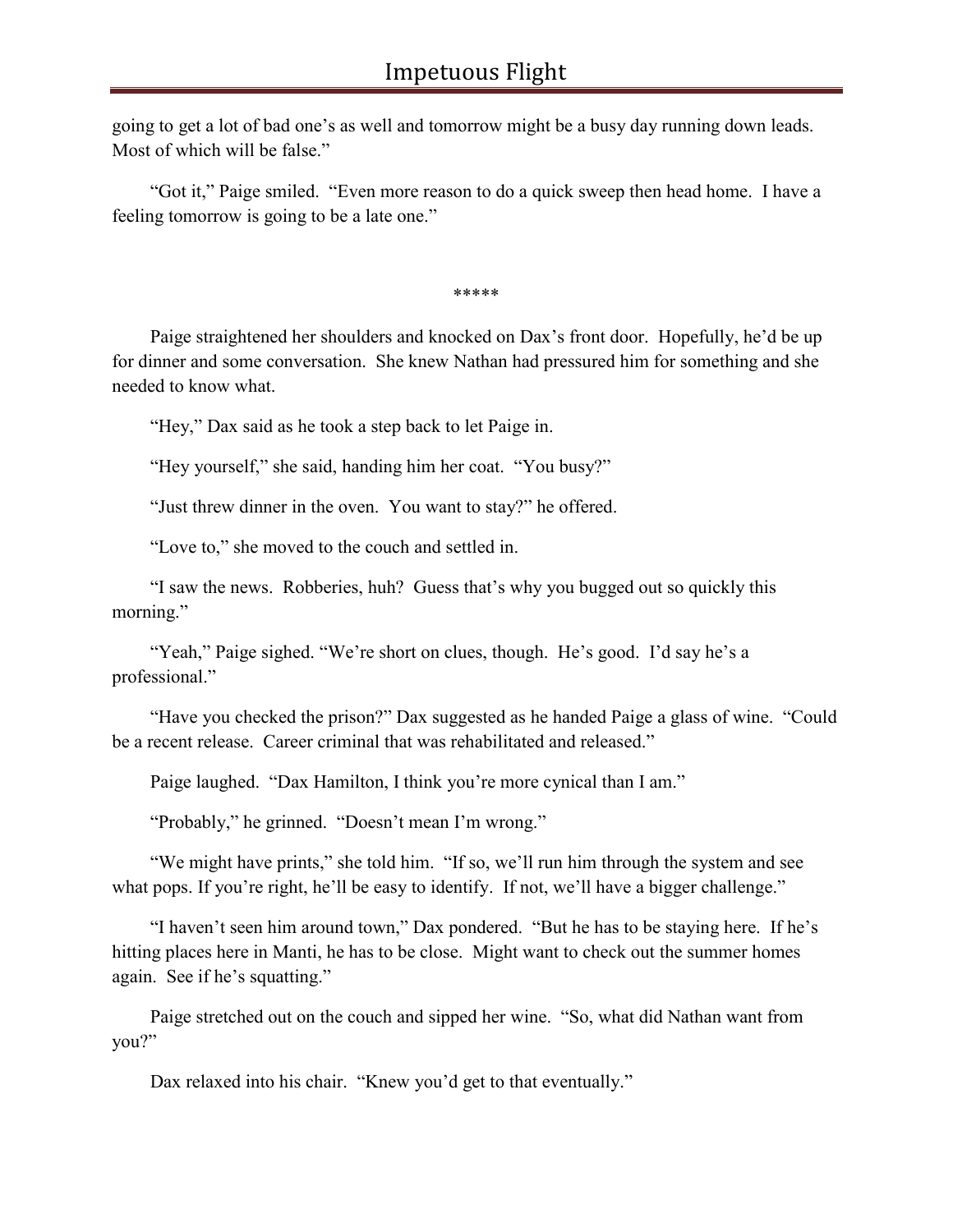"And?" she glanced at him and waited.

"He asked me to be a long-distance adviser or consultant I guess. He'll send me stuff, I'll look over the plan and get back to him."

"So that's why he came to town?" she frowned, a little hurt it had been business, not pleasure that had him flying across the country to her little town.

"I'd say maybe 25% me, 75% you. He could have just asked over the phone and mailed the docs but since he was coming to see you, he brought them with him."

"I doubt that," Paige disagreed.

"Think what you want, but I know I'm right. He told me as much. He enjoyed spending time with you. In fact, he said he wants to stop in more often. We might need to get started on that guest room overhaul sooner than we planned. You might need a place for Nathan and Sophie to crash in the near future."

"What?" Paige sat up. "He said that?"

"He said he was going to talk to Sophie about flying out for Thanksgiving. He also said you make a mean pie. I'm hoping you will prove him right," Dax grinned. "Pumpkin pie is my favorite part of the holiday."

Paige considered. Was it possible Nathan had come out for her? "What did you tell him? About the job, I mean? You going to take him up on the offer?"

"For now," Dax sobered. "I'm going to give it a try."

"You left because something bad happened, didn't you?" Paige decided.

"You could say that."

"Will you tell me sometime?" she practically whispered.

Dax sighed. "It was a mission. One I can't talk about. We were in Afghanistan and things turned on a dime. We had been suspicious and weary of our interpreter for some time but our driver, Salah, confirmed it. Sayeed, we learned later, was working for the Taliban. Salah overheard a conversation he was translating between Solo – one of my top men - and a local farmer that we believed was assisting us with Intel. Salah quietly got my attention and translated the actual exchange. The farmer and Sayeed were coordinating an arms deal. Once they had the merchandise they planned to turn on us and take out the entire team.

We were able to intervene and Sayeed mysteriously disappeared. I have no idea if it was the Taliban or friends of Salah's that made that happen and I can't say that I care. We took a large team in to take down the farmer and were unprepared for the numbers we encountered. We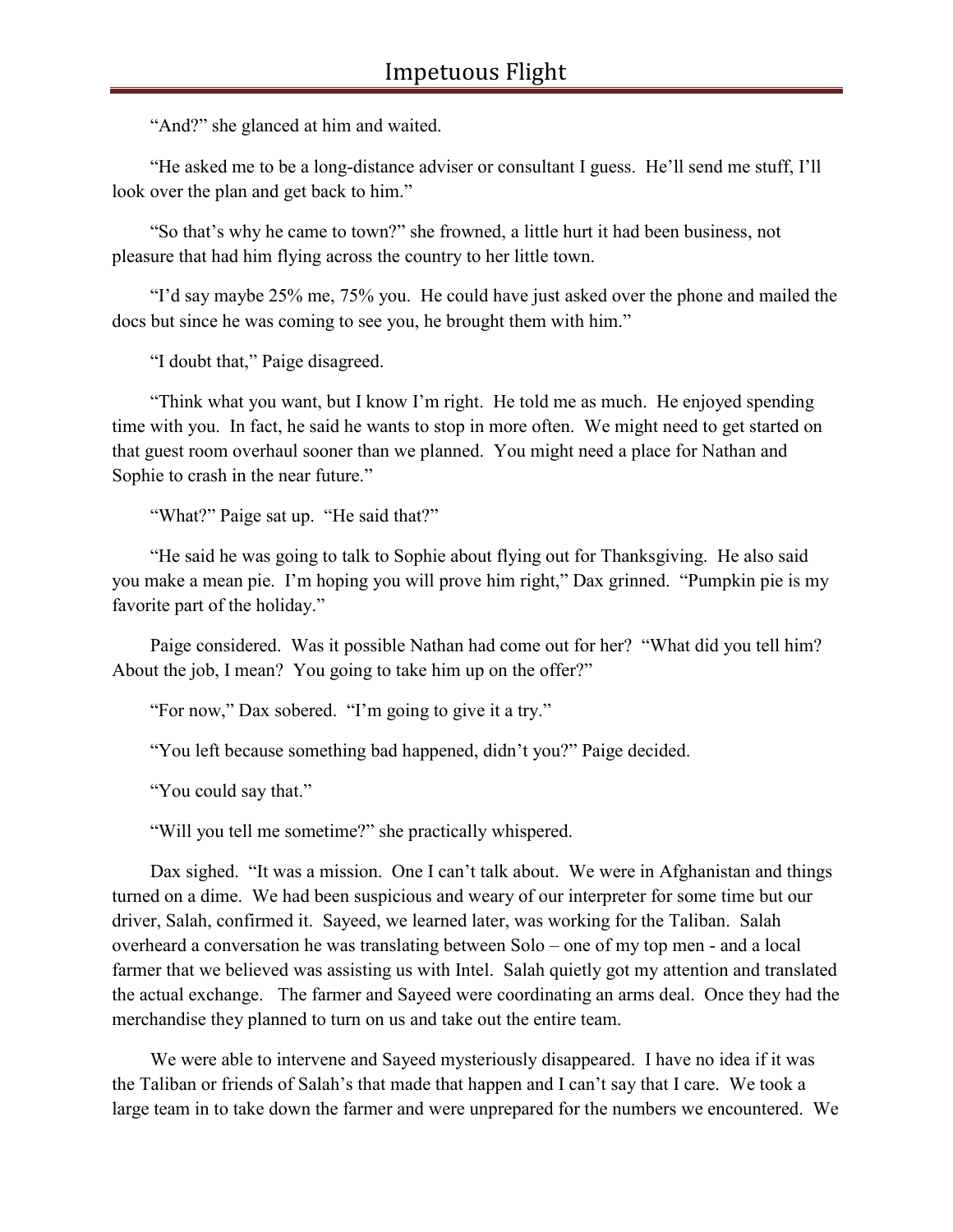were pretty sure there would be resistance, but the guy was apparently a Tribal Leader. We thought he was a low-level operative. Things went south and one of my guys ended up saving my life at the expense of his own."

"I'm sorry," Paige said sincerely. "I know it's not enough but I'm sorry for your loss."

Dax shrugged. "I left and thought I'd never look back."

"Then General Nathan Porter entered your life and you couldn't resist?" Paige studied him. "I don't get it. Why accept if you want out?"

"The night before I met your General, I got a call," Dax admitted.

"From one of the men," Paige assumed.

"Yeah," Dax nodded. "From Solo. He and Bucket are headed back in. Back to Afghanistan. Until now, they've been able to avoid the area. This time is different. It brought back memories and anxieties for all of us. Solo especially. He couldn't tell me much but I think they're headed back to Zabul, or at least somewhere close. He was a little freaked but trying to play cool. The fact that he called me told me everything I needed to know."

"And then you freaked a little?" Paige said in understanding.

"A little," Dax shrugged. "I can't explain the bond to someone on the outside. I'm going to worry until they are safely on American soil. Most of the guys bolted when I did, or soon after. Bucket and Solo stayed. They have a few more good years then they too will retire, move on to a nice cushy desk job at the Pentagon or something. Until then..."

"Until then, you need to be able to check in. See that they are okay. Know what mission they are assigned to carry out. Working with Nathan will give you that backdoor in. I get it. Just know, Nathan doesn't like to let those close to him go. When it comes time for you to bail, he's going to fight you like nobody has ever fought before. He respects you. He may have given you an in, but you earned it. And that means you have earned the right to leave anytime you want. Don't let him tell you otherwise."

"Voice of experience?" Dax asked.

"On steroids," Paige grinned.

Just then the alarm went off on the oven. "Soups on," Dax said as he stood and moved ftoward the kitchen. "Table or living room picnic and a movie?"

"Picnic and I get to choose the flick," Paige followed.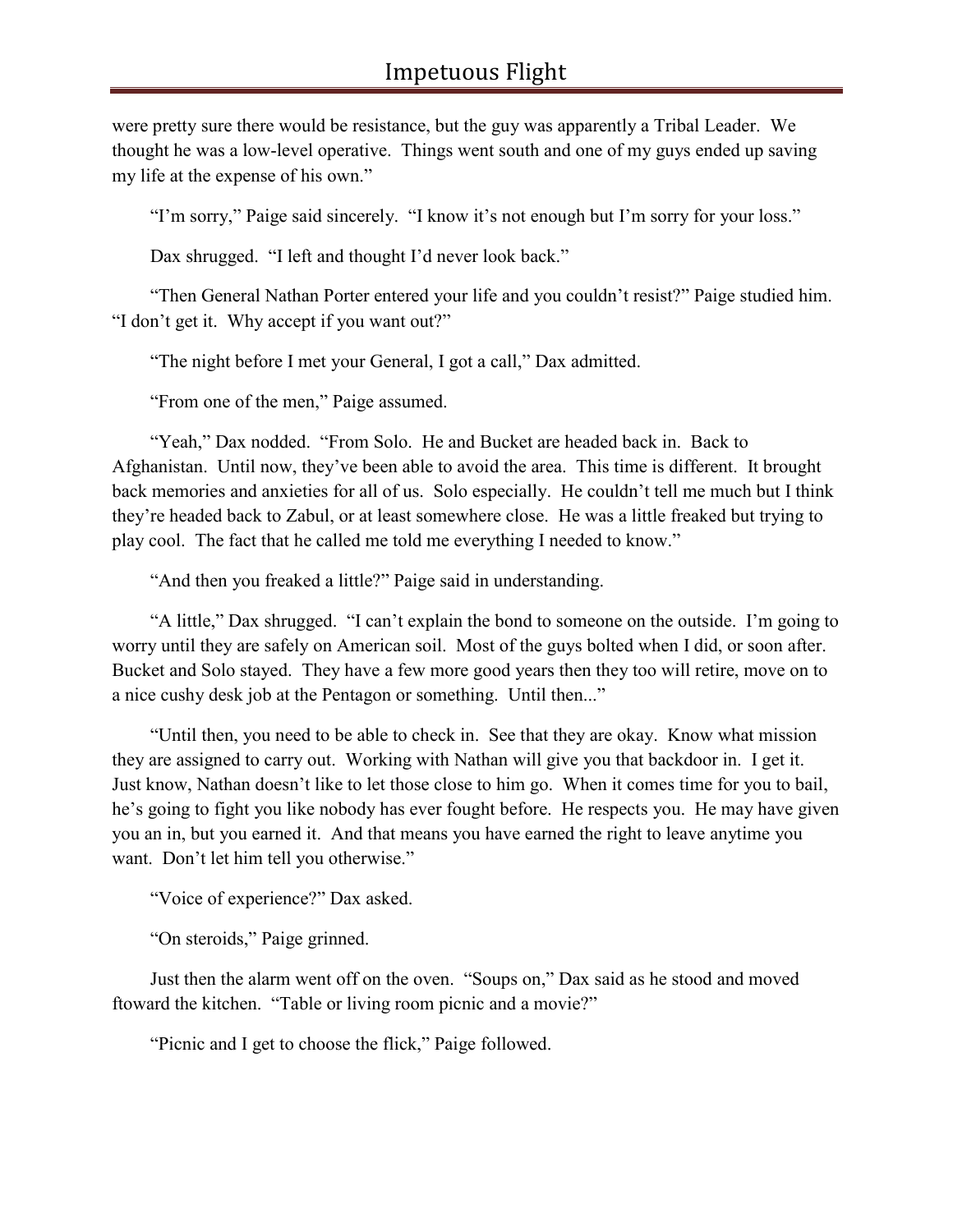#### \*\*\*\*\*

Bethany Kirkwood stepped into the bank and slipped off her coat. As she glanced around, she was relieved to see the branch director was nowhere to be found. She had a good job and would never complain to anyone but Mr. Owens made her uncomfortable. Nobody would believe her if she told them he watched her sometimes, in a creepy, middle-aged guy way. Everyone knew he'd married the prettiest woman in town. A former cheerleader who still wore too much make-up and clothes made for a woman in her twenties, not her fifties. But Janice thought she looked hip and the town humored her. Who was Bethany to argue? Invisible, that's who. Which is why people would laugh if she suggested her boss treated her inappropriately, or passed by just a little too closely, or stared at her boobs sometimes. So, Bethany trudged along, hoping this was the year she'd get that scholarship and could move away for good.

She worked quickly, preparing her workspace for customers. Her manager, Gracie Timmons, stepped up beside her and motioned for Bethany to follow. Apparently, Owens had already been there to punch in his code, because Gracie hit a few keys and the large vault door slid smoothly across the floor. They worked together, counting money, recounting then locking up. Bethany slid behind the counter just as the clock hit nine and Gracie unlocked the doors and moved to her own desk out in the open. The bank was open for business.

\*\*\*\*\*

Vito Copley double checked his go bag, for this job everything had to be perfect. Once he hit the place, he'd need to skip town for good. But that was all in the plan. He had enough dough to get him to Texas, but this last hit would give him a little buffer just in case. One nobody needed to know about but him. Hopefully, Danny still had that apartment over his garage. He'd crash for a few days then light out for the coast. Just another week tops, and he'd be living the life he deserved. His thoughts shifted to the good old days and his heart started to race. There was nothing like a good heist to get the blood pumping. And that last heist... well, that had been the bomb for sure. It's what had kept him going for the past five years. The rest of the crew was gone now. Bennie had been busted for snuffing out that prostitute in Orlando and would be in for life. Colin was popped nearly two years ago. The moron always had overestimated his abilities. Vito wasn't the least bit surprised when he'd heard his friend got into a deadly shootout with the local police. That meant the loot all belonged to him now. Served them right for laying him out that way. After stashing their load, he'd returned to Vegas only to be shackled and hauled off to prison. At least neither one of them had any idea where he'd stashed their bootie. Five years in a maximum security cage had taught Vito not to trust another soul. He was out and he was staying out. If he never saw Ely, Nevada again... it would be too soon.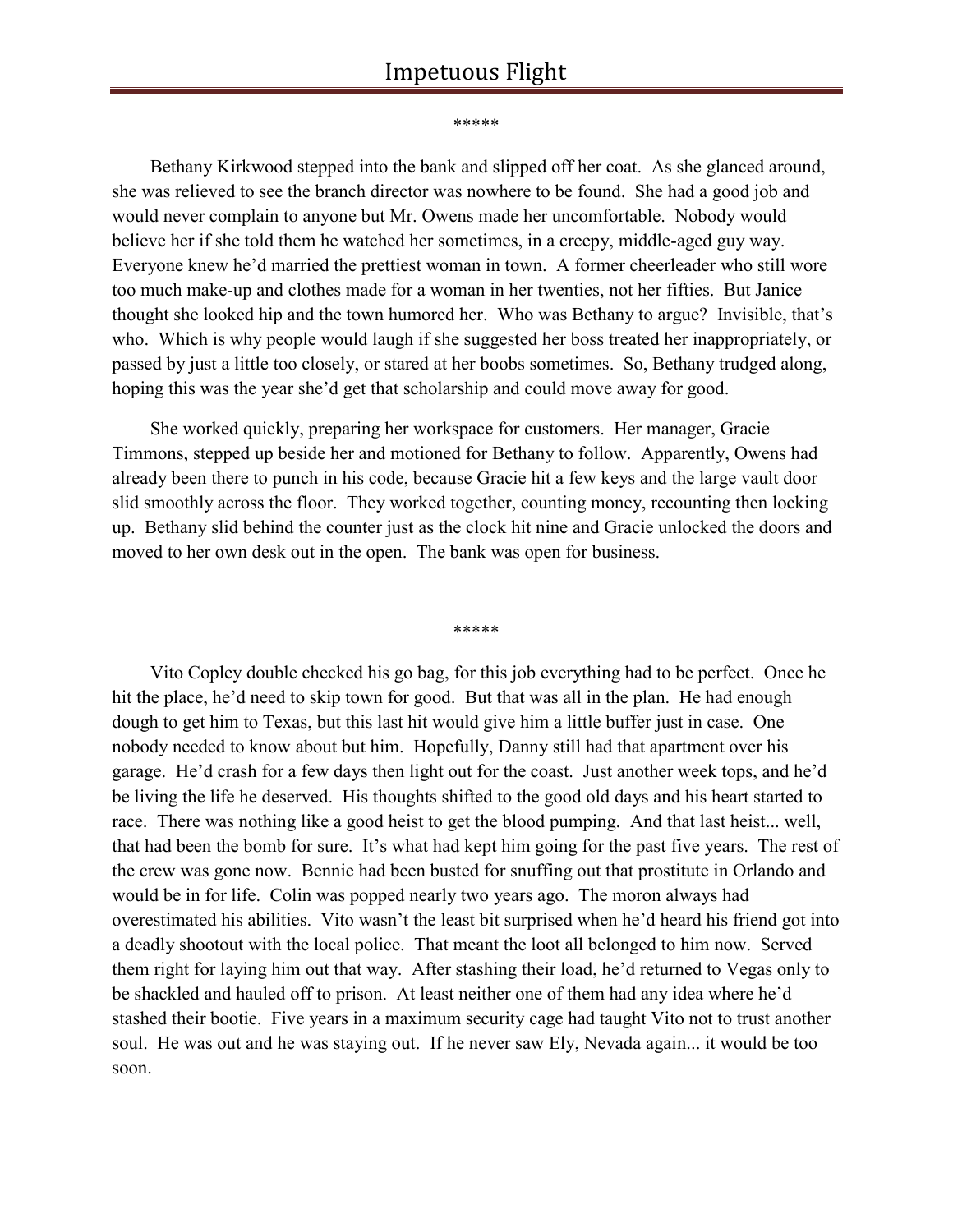His mind returned to his most recent job and the bimbo broad that could have ruined everything. Good thing he was in Podunk. No way would a small town cop catch the prints on the back cooler. But still, he hated loose ends. Lucky for that skank teen he was blowing this town for good. Otherwise... well, revenge was sweet that's for sure. He glanced around the trailer, making sure he'd gathered up everything. He didn't have time to think about some chick he'd never see again. He had work to do. The trailer had provided the perfect hideout but if he left one fingerprint, one stray hair, one little clue, the locals would figure out who he was. It might not matter, but again... he hated loose ends. When he was sure every trace was gone, he locked up and headed for the car.

Now the hard part. He'd need to stash the clean ride somewhere and hope nobody noticed it. Then walk back here and hook up with the throwaway. It was going to take at least an hour. That would put him at the bank just before lunch. Hopefully, he could beat the crowd because he wasn't willing to wait one more day. He'd hit this small town on purpose, knowing the cops wouldn't have a chance of catching him. But, the downside was smaller takes, which meant more jobs. There was always a tradeoff. He climbed behind the wheel and headed for the south end of town.

\*\*\*\*\*

Bethany glanced up and saw the man enter the foyer. Dang, she was so hungry. If she dealt with the guy quickly, maybe she'd still make it to the diner before all the tables were full. "Can I help you?" she said forcing politeness.

"Keep your mouth shut and give me everything in the till," Vito ordered.

Bethany's eyes widened in stunned disbelief. She must have gone too slow because the man pulled a gun from his pocket and fired one shot toward Gracie. Her boss fell to the floor and Bethany screamed.

Daniel Owens was in his back office when he heard the commotion. He rushed to the front and froze. *They were being robbed?* He silently slid around the corner and headed for the back door. Maybe he could escape before anyone saw him. He heard the gunshot and then one of the women screamed. They didn't pay him enough to deal with this kind of danger.

Gracie was in pain but she knew it wasn't life threatening... not if she could get the bleeding under control. She reached under her desk and pressed the panic button. At least the cops would be here soon. Then she slid out the bottom drawer of her desk and grabbed the scarf she'd placed there this morning. Once she had it secured around her upper arm as tight as she could get it, she peeked around the corner to see how many patrons were trapped inside. She let out a relieved sigh when she realized it was just her, Bethany and the robber. Well, and Mr. Owens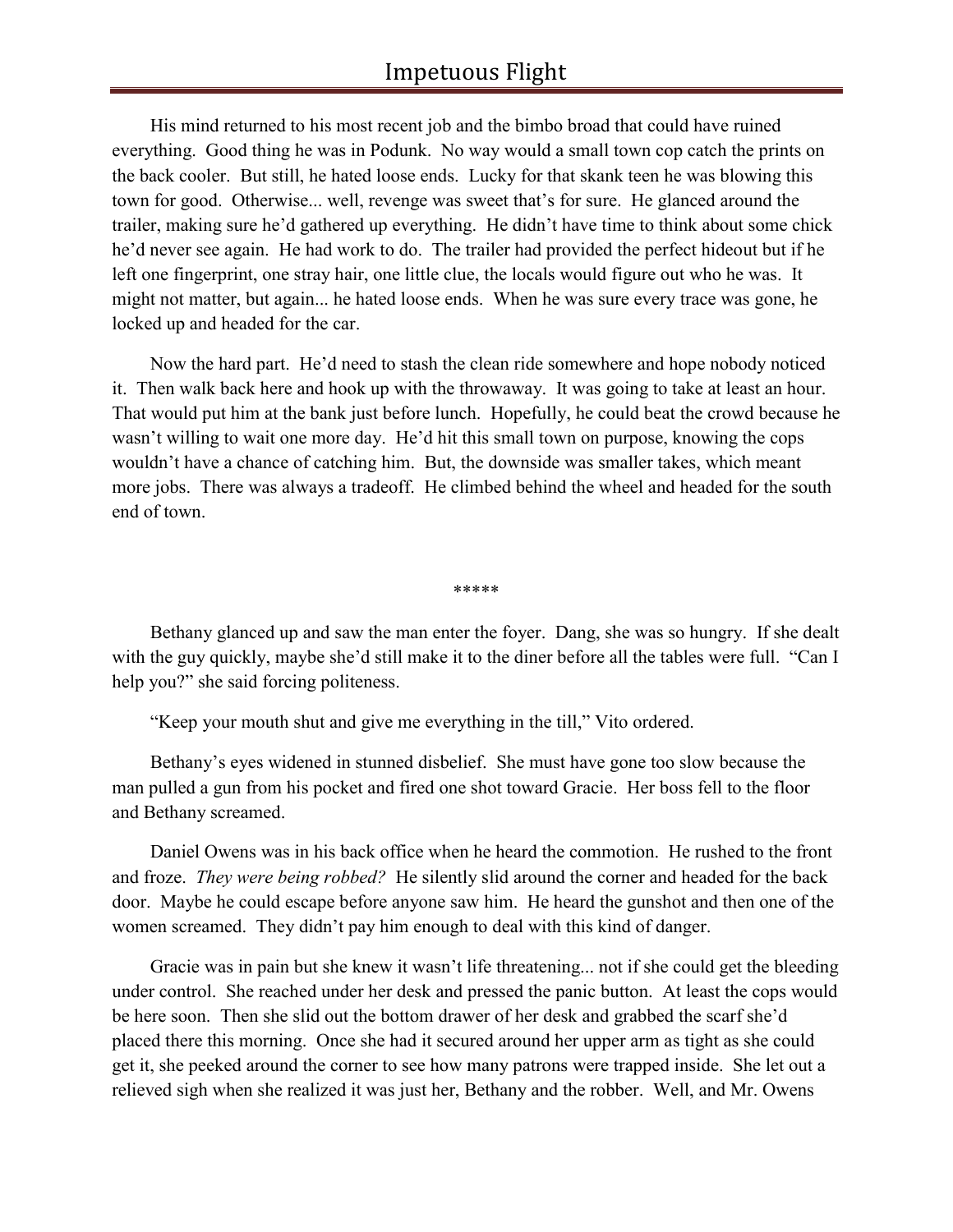must be somewhere in the back. Hopefully, he'd stay hidden, maybe contact the police and let them know what was going on.

\*\*\*\*\*

"What is that noise?" Paige complained as she stepped back into the office area from the back evidence area.

Jericho rushed from his office. "Bank alarm." Then he was out the door.

"What bank?" Paige called after him but he was long gone. "What bank, Margie?"

"Zions on Main," Margie said with a sigh. "Looks like our thief has upped his game."

"Probably," Paige agreed as she rushed to her car. She pulled in beside her boss and scowled. "Weren't you supposed to be out of town on something mysterious?"

"You'll be glad I'm here," he said as he glanced around. Then he pulled out his phone and disappeared.

Paige studied the area carefully. There had to be a getaway car. She glanced up when Duncan Havilland pulled in behind her car, followed by Dean and Gage. Knowing they'd cover the front, Paige cautiously headed around back. The car had to be there somewhere. Within minutes she spotted an old Saturn with truck plates across the street in the market parking lot. "Hey Margie," she called through her radio. "I need a plate run." Within seconds Margie had confirmed her suspicions, the plate was stolen. Paige glanced around, wondering how to disable a car quickly but effectively. She jumped when Gage stepped in behind her.

"Slash the tires maybe?" he asked casually.

"Are you serious? Can we do that?" Bank robberies were technically the FBI's ballgame, but Paige hadn't actually worked one before. She was out of her element here and knew it. The best she could do was look for evidence and clues then let her colleagues do the rest. The feds would arrive any minute, anyway.

Gage pulled out a pocket knife and had flattened two tires within a matter of minutes. "Hope you were sure that's our car." He grinned as he strolled purposefully back toward their boss. "So, what's the plan?"

"As far as I can tell, he doesn't know we're here yet," Jericho decided. He was about to continue when the back door opened and a man stepped outside.

Paige watched Gage walk away then decided to check out the car. If there was anything in plain sight it might help them get a warrant. She was about to give up when she heard the back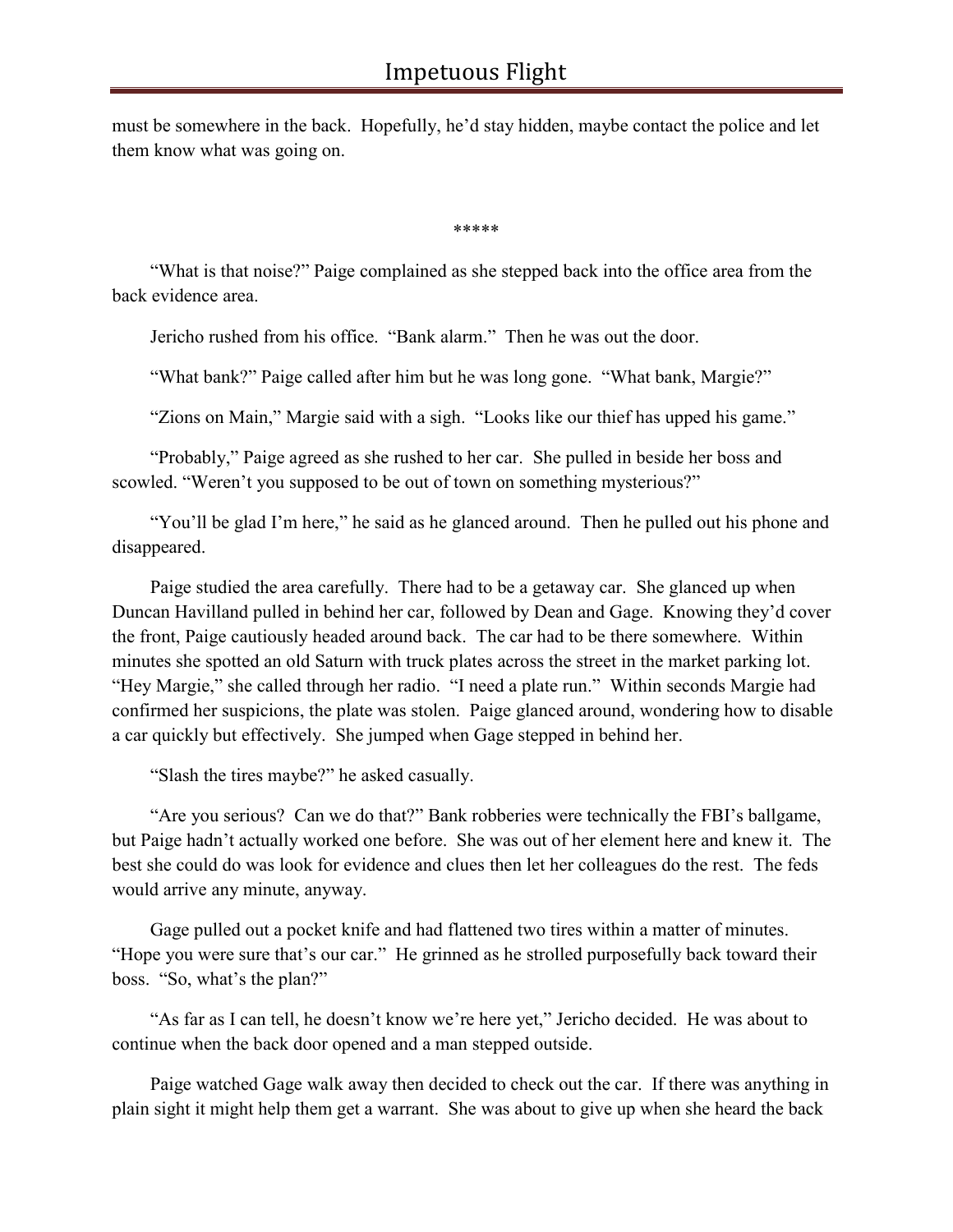door open behind her. She pulled her gun and darted across the street, pointing her weapon directly at the man sliding through the back doorway. "Stop right there, mister."

"What?" Owens froze and stared wildly around looking for an escape. He had come face to face with Deputy Paige Carter and a very large gun. "Wait, I'm not... I'm..."

"Well?" Paige pressed.

"He's in charge at the bank, put the gun down Paige," Jericho moved forward.

"Yeah, slider," Gage joked. "Can't you see he's about to pee himself?"

Owens scowled but let out a sigh of relief when Paige lowered her weapon.

"Hav, you take him across the street and get a statement. The Mayor's aware of what's happening and will have a room available in the City Building," Jericho turned to look at the car. "Looks like you took care of that problem."

Paige watched and Duncan escorted the strange man across the street, then across Main to the City Offices. When had he snuck up behind them anyway? And who was watching the front? She was about to ask when several black SUV's pulled into the lot of the Market. Agents in black suits exited and began to study the bank.

"Looks like the feds arrived," Gage surmised.

"Is that..." Paige grinned. At least one of Agents was Sean and he was headed their way.

"Agent Wilkins," Jericho reached out a hand in greeting.

"Sheriff," he glanced at Paige and grinned. "I don't remember there being this much excitement when we worked together. Are you sure you haven't found a bad penny or something?"

"Not funny," Paige scowled. "How is this my fault?" She turned to Gage and pointed with her thumb. "Blame him... the other two robberies are his. We're pretty sure this is the same guy."

"Yeah?" Sean focused on Gage. "Any leads?"

"We're waiting on a print verification, then we can run it through AFIS and see if the prints hit on anyone in the system."

"I'm on it," he headed back to his vehicle and the other agents. Within minutes, the entire bank was surrounded by feds and the locals had been relegated to the Command Center for a briefing by the SAC. The FBI had taken over an entire section of the City Office building and was using their large conference room for central command.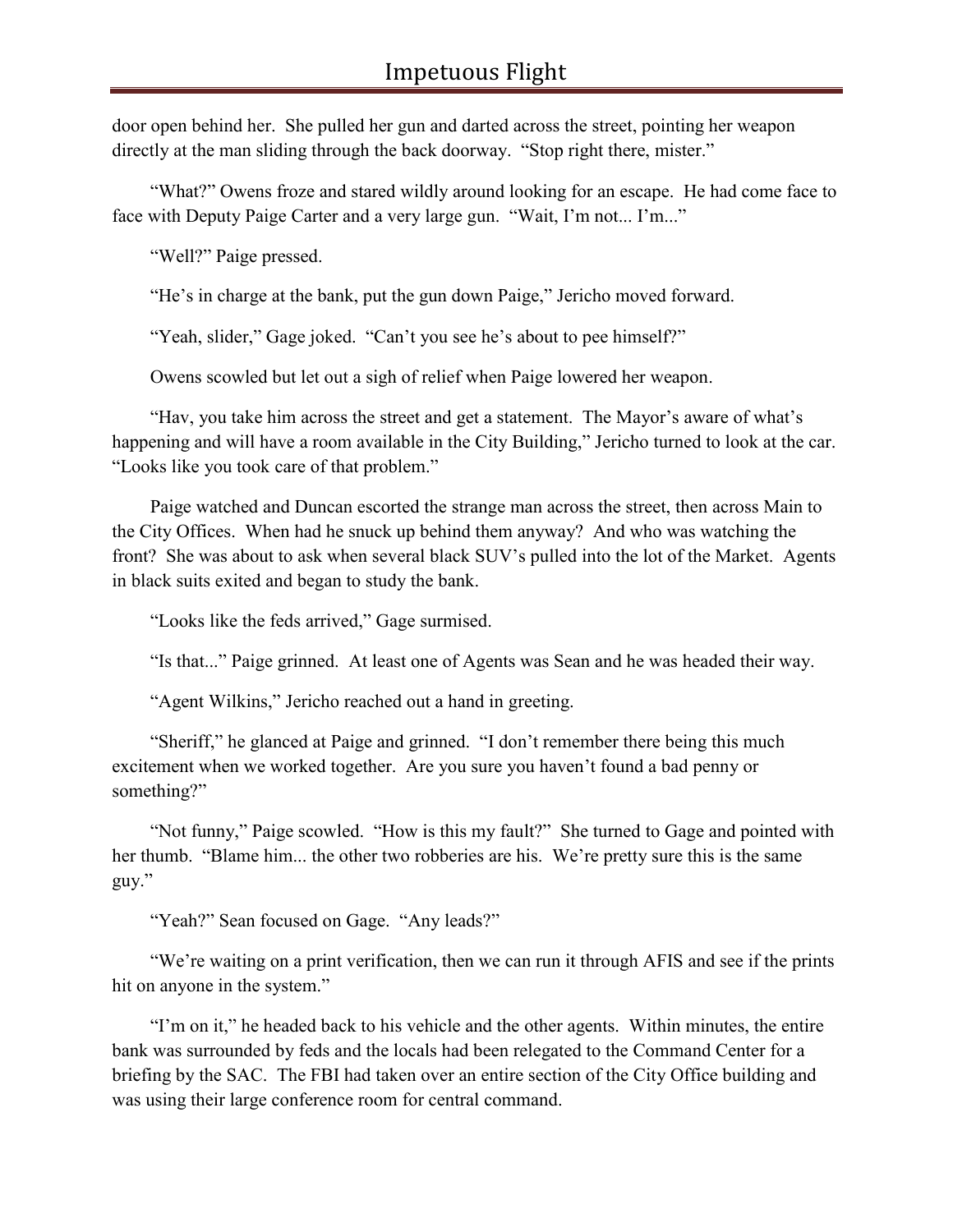\*\*\*\*\*

Vito paced the floor. *Now what?* This wasn't supposed to happen. It was supposed to be an easy job, in and out, then on his way to freedom. The minute they realized who he was, this was all over. He would not go back to prison. Five years had nearly killed him. Once he'd stepped out of that prison a free man, he'd known what his life would be. A life on the run, living as someone else, always careful not to leave a trace, a life without crime. But he had to get to Texas first and that meant a couple jobs, some easy cash and a long, lonely stretch of road.

This was not in the plan. How had the police discovered the hit so quickly? Had he been spotted? Had a citizen tried to come in, only to see the gun? Had someone heard the sound of the shot? Or...he shoved the gun against the teller's head. "Did you press the button?"

"Nnn..no," Bethany sobbed. Tears were running down her face but she didn't care. Would it matter how she looked if she was dead? She didn't think so. Her mother would certainly disagree but at the moment Bethany really didn't need the nagging voice of Kathy Kirkwood pounding in her head. "No," she said more forcefully. "You've been here, with me, this whole time. I couldn't have done it without you seeing me. I swear, I wanted to, but I couldn't." *Bright idea, moron. Tell the guy you wanted to get him arrested. He'll be thrilled about that confession for sure.*

Vito looked around. The woman was right, she hadn't signaled for help. The other woman was still lying on the floor. He hoped she wasn't dead because that would only make things worse. Not that he'd be getting out of here alive as it was. He couldn't go back in a cage. He wouldn't. That left offing himself or taking out a few cops before they got him. A vivid image of Colin entered his mind and he finally understood what had led his friend to a gunfight with the cops. If you were going to go down, might as well go down fighting – right? He thought so and so had Colin. It was something they had discussed at length... in another lifetime. At least it seemed that way. "Who else was here? There had to be someone else."

"Umm..." Bethany hoped Mr. Owens had found a way out of the building.

"The director," Gracie said weakly. "Our director was in his office." She rested her head against the cold tile floor, wishing the pain in her upper arm and shoulder would subside.

"Gracie!" Bethany jumped to her feet in surprise. She had only taken two steps toward her friend when pain radiated across her cheekbone. The monster had hit her, slapped her across the face. She crumpled to the floor, holding her palm against the throbbing pain.

Vito walked across the room and aimed the pistol at the woman on the floor. "Where is this director?"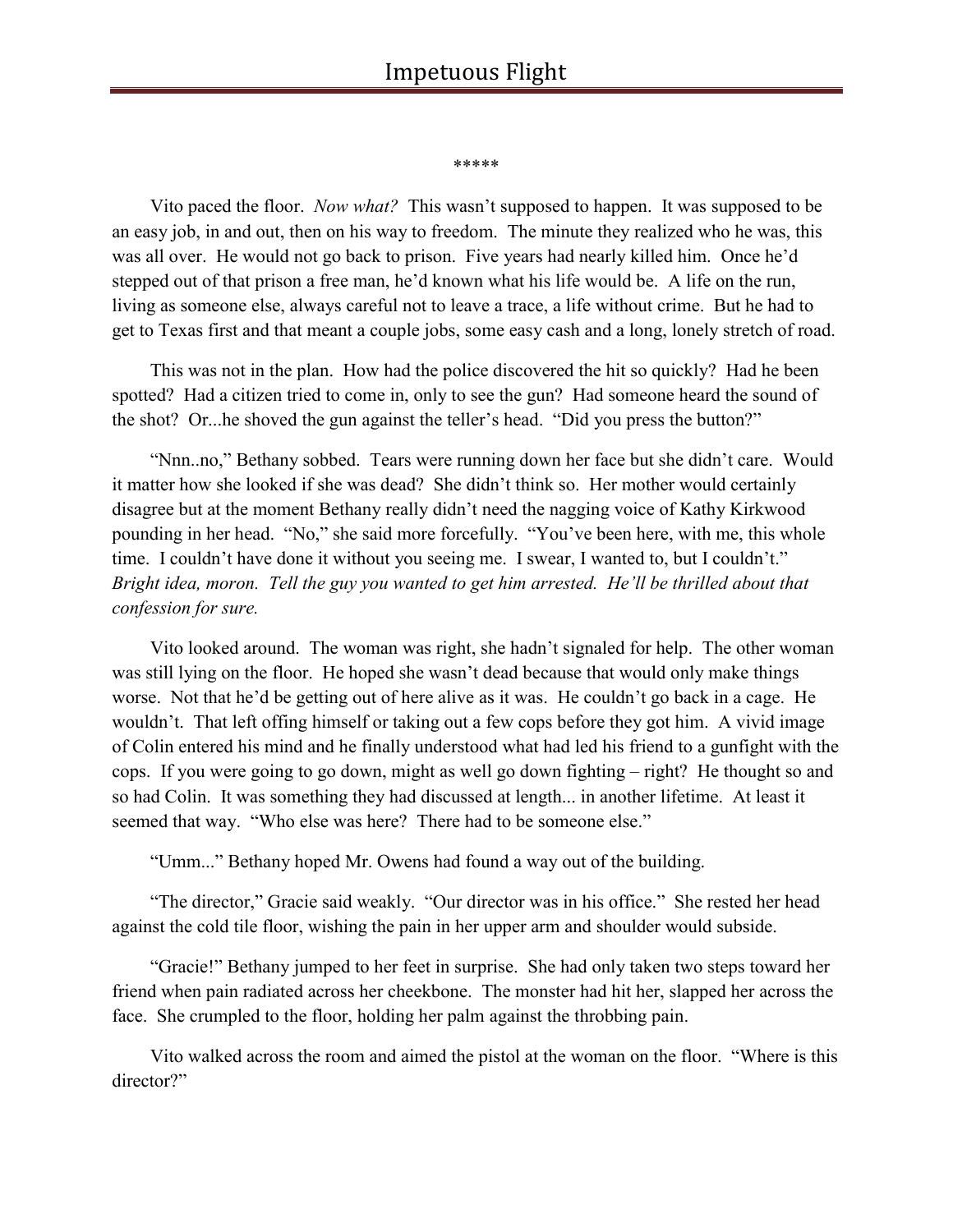Gracie glanced up and cringed. Maybe she should have kept her mouth shut but she knew Bethany. The girl wasn't good under pressure. "He was in his office in the back."

"You move, you die," he said as he turned and headed down the short hallway that led to the back offices.

Bethany jumped to her feet and moved to Gracie. "Are you okay?" Tears continued to roll down her face but she ignored them.

"I think so," Gracie tried to sit but decided it was too difficult. "We need to get out of here."

"Do you think the boss is still back there? Is he in trouble for sounding the alarm?" Bethany pressed.

"He left," Gracie admitted. "I saw him. He came out of his office, saw it was a robbery and snuck out the back."

"Maybe I can get you to the door," Bethany glanced toward the front entrance and chewed on her bottom lip. "You need a doctor. Maybe..."

"Who can access the vault?" Vito demanded, he moved a little closer, an aggressive but deliberate action. He needed them to be intimidated and scared.

"The Director," Gracie choked.

"Who else?" Vito said as he kicked Gracie in the stomach.

"Nobody," Gracie wheezed.

"I don't believe you," he began opening drawers and scowled when he spotted a ring of keys. "What do these go to?"

"My car, the outer doors and the vault. But, you need two. That key plus the one that Director Owens has will open the door. One key does nothing."

Vito kicked her again in frustration then walked away. Once he located the large, secure door, he slid in the key and tried the knob. Nothing. That's when he spotted the second keyhole. So, she'd been telling the truth after all. There were a lot of precautions for such a small town. Had they been robbed before? Once again, Vito began to pace.

\*\*\*\*\*

"Yes!" Sean jumped from his seat and approached Paige and the crew. "Found him."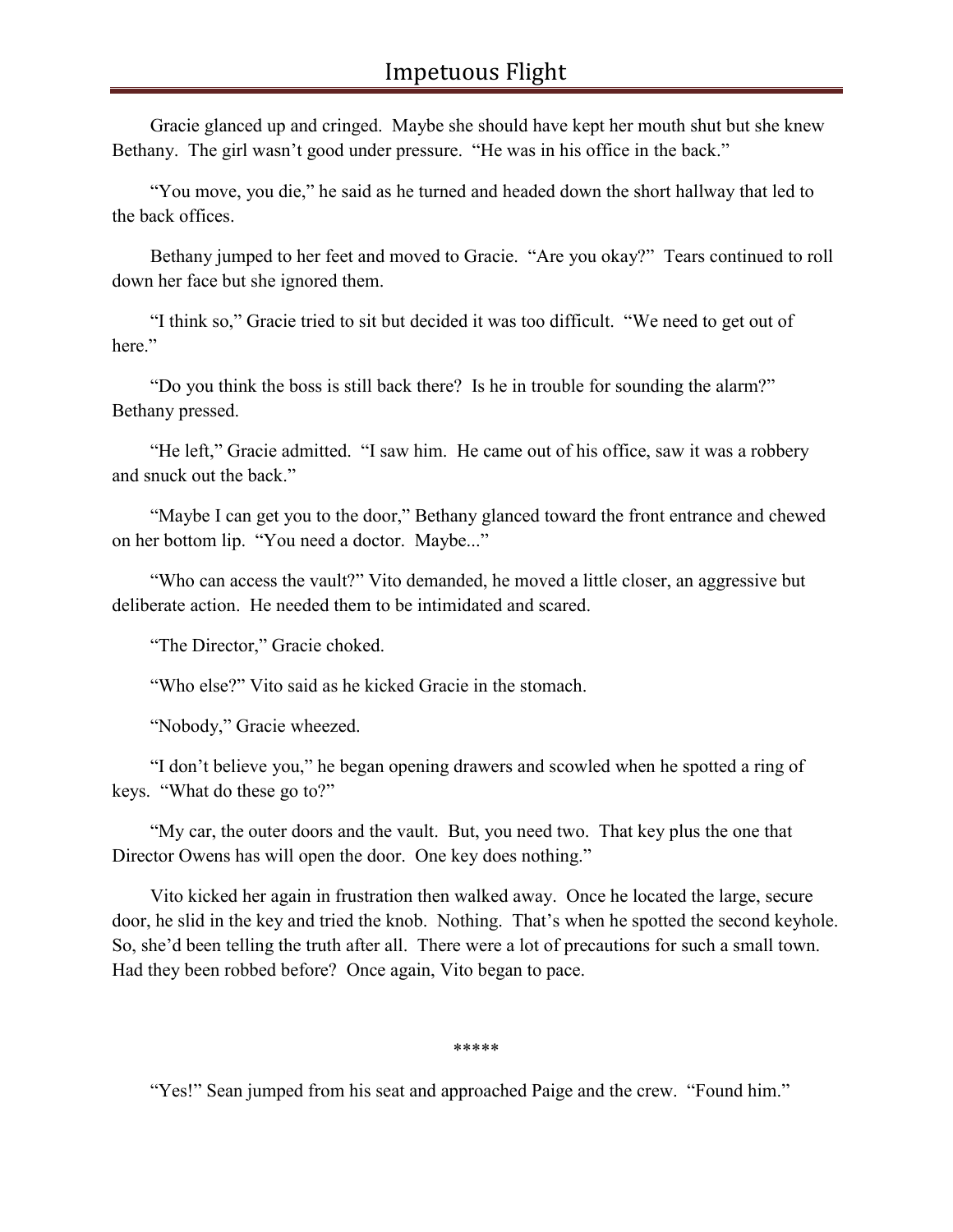"You sure?" Paige asked, knowing the answer. Sean wouldn't be this excited if there were doubts.

"Positive," he held up his hand for a high five.

Paige humored him.

"So..." Sean said slowly. "One Vito Copley was released from Ely Correctional Facility on the twentieth of last month. He was assigned a parole officer, given his instructions and ordered to check in the following week. He hasn't been seen since." He dropped a prison photo in front of the group. "Meet Vito," Sean dropped a still photo obviously taken from the camera in the bank.

"That's my guy," Gage snatched up the picture for a closer inspection.

"Your prints were a match," Sean confirmed. "I sent the PO an email, he's on his way as we speak. Now we just need to talk him out."

Special Agent in Charge Clive Rickman, Sean's new boss – a guy Paige happened to know Sean hated – stepped forward and held out a hand in demand.

Gage looked up, obviously considered, waited, and studied the photo a moment longer.

"Paige Carter," Rickman practically sneered. "Maybe you could explain the proper procedure in this kind of situation to your... colleagues. If you can remember protocol that is, which I highly doubt. There was a reason you didn't make it as an agent."

Gage shifted, Paige stomped on his foot. He glanced at her, took another good, long look at the paper he was holding then finally held out the photo. Rickman snatched it away and stomped out of the room.

"I think our job here is done," Jericho said as he stood. "Thank you, Sean. As always it's a pleasure doing business with you."

"You're not leaving are you?" Sean asked, clearly upset. "I mean, that's just his way. I hope he didn't offend you."

"Don't worry, we have other work to do. Just make sure you catch our guy." The sheriff turned and headed for the door. He paused just outside the conference room. "Otherwise, we'll let you know when we're finished with him." Jericho disappeared, his men followed.

Paige paused when Sean gave her a desperate look, then shrugged and left the room. She sighed as she pushed open the exterior door and stepped outside. The sun was warm for a change and she took a minute to soak in the rays as she tried to push the encounter with Rickman aside. She failed miserably. *Might as well get back to work*, she thought as she glanced around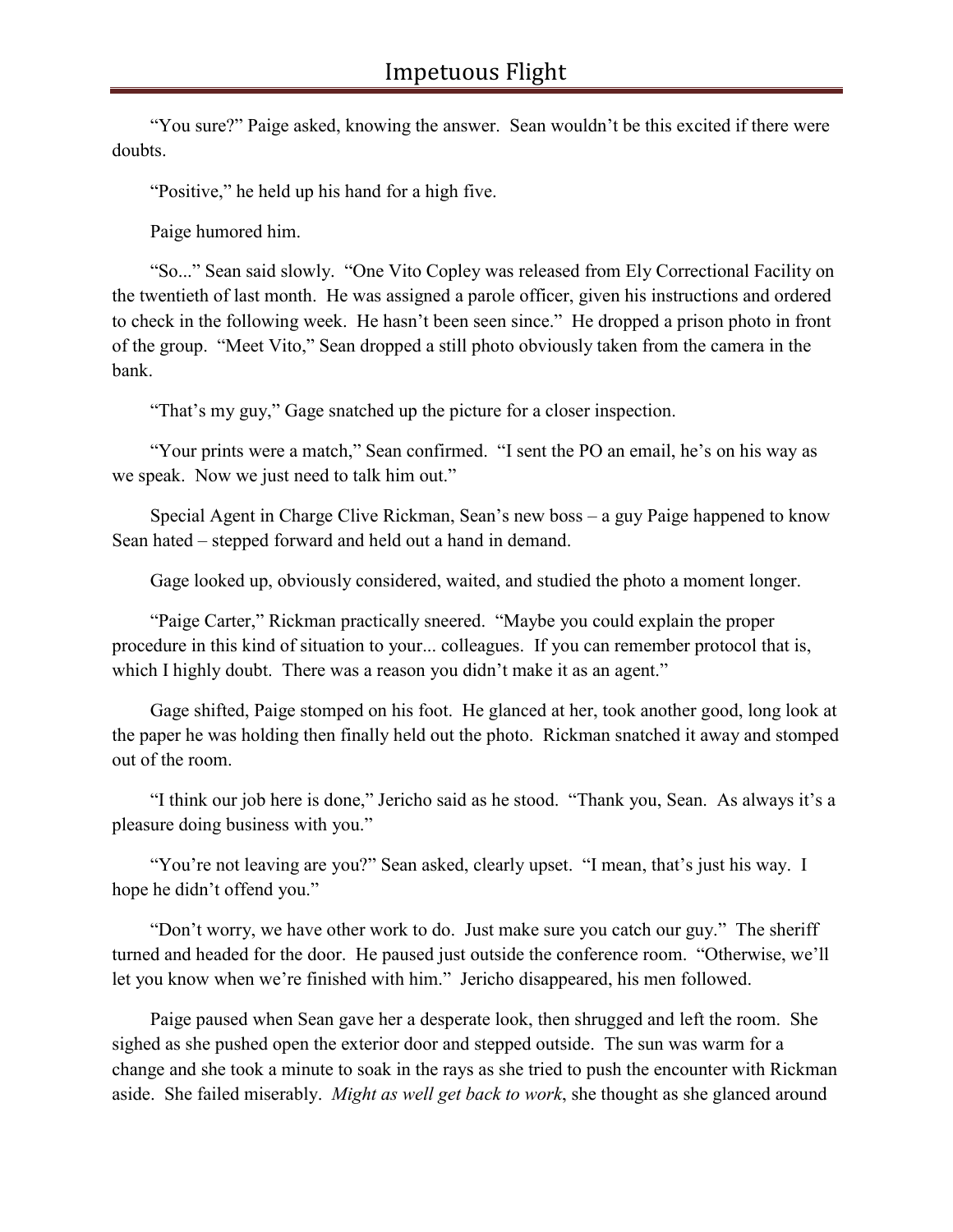wondering where everyone had gone. She finally spotted them near the disabled car. When she approached the group she noticed Jericho was on the phone.

Duncan stepped up next to her. "He said he needed to check in with Margie."

Paige nodded and waited impatiently.

"Let's hear it," Jericho turned to her as he disconnected the call.

Paige frowned, her boss was annoyed but time was crucial so she didn't ask why. "I want a warrant for that car. Do you think Tolman can get one... like now?"

"Why?" Jericho asked.

"So I can go through it thoroughly. I want this guy for the other robberies and this car is our best chance to make that happen," Paige argued.

"Why now?" Jericho pressed. "James is going to ask why we are in such a hurry when there is a hostage situation going down just a few feet away. He's going to insist we wait for the Feds and work with them to process the car. Why now?"

"Because if we wait, we're going to lose it," Paige explained. "I know these guys. I know Rickman. He can't wait to take every last shred of evidence out of my grasp and leave us begging for crumbs. If we wait, you will never see this car again. Professional cooperation is a fairytale when it comes to him."

Jericho raised an eyebrow. "Something you want to share with the group?"

"Let's just say there's history... an indirect one. If we don't do this, we'll never get the chance."

Sheriff Walters studied his deputy for several seconds then pulled out his phone and dialed James Tolman. Within minutes he had a promise for a warrant. "Dean, you head over to the courthouse and get a certified copy, in duplicate. I want this kept out of the system until it's finalized."

Dean smiled and headed for his unit. Sometimes living in a small town had its perks. By the time the Freakin' Bureau of Impertinence discovered what they were up to, it would be too late to stop it. His boss had just ensured they won round two.

\*\*\*\*\*

Twenty minutes later, Paige was underneath the car scraping weeds, dirt and debris from the undercarriage. When she heard Rickman's voice, she ignored him.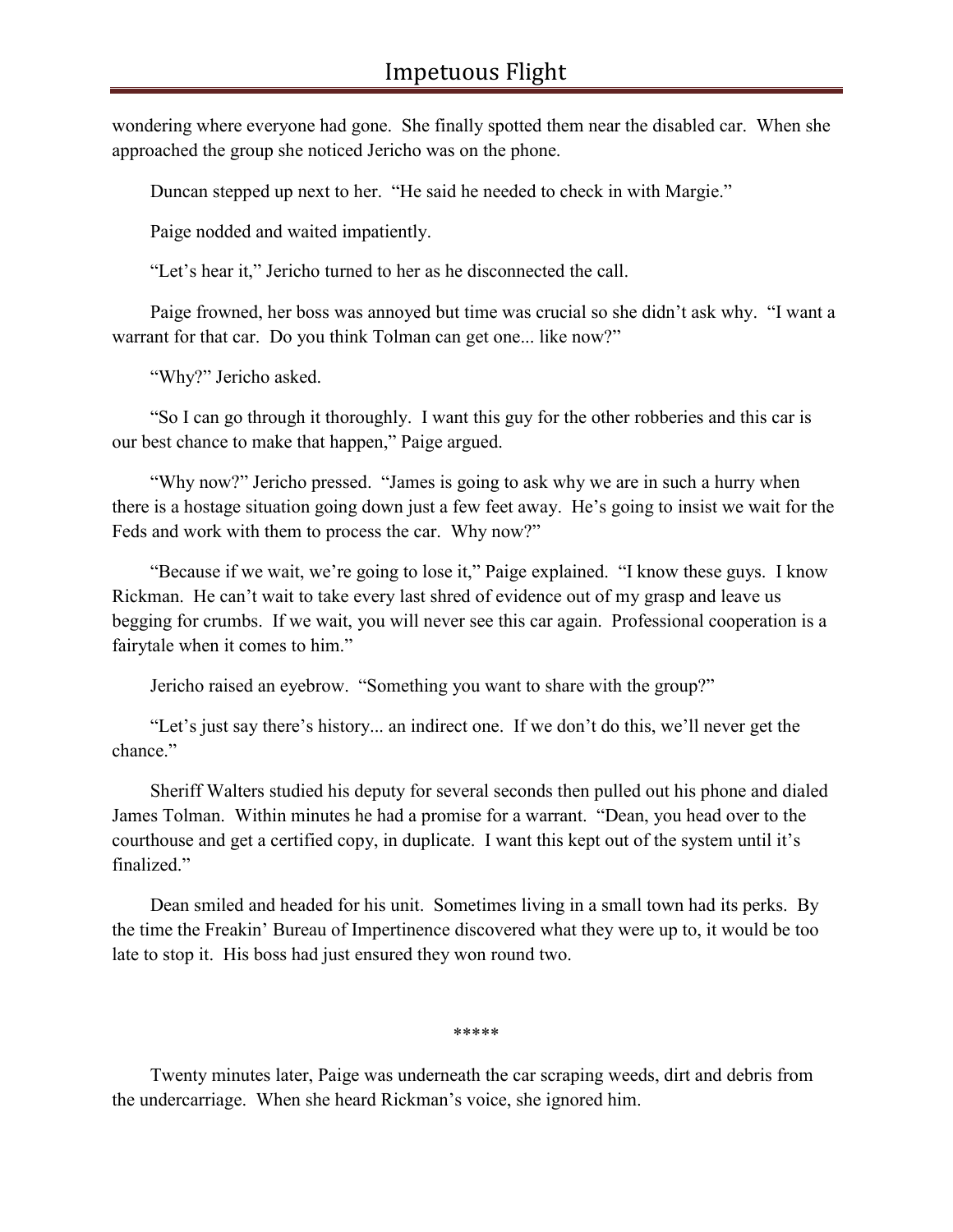"Agent Carter," Rickman said a little louder. "I demand to know what you are doing under there."

Paige slid the material into an evidence bag and pushed her body completely under the vehicle.

"Sheriff Walters," Rickman sounded relieved. Paige smiled when she spotted the sheriff's distinct set of cowboy boots. "Your employee is even more insubordinate, disrespectful and downright unprofessional than she was when she worked for us. Would you please take care of this?"

"What might that be?" Walters asked coolly.

"She is tampering with evidence and I must insist she cease and desist immediately."

"Come again?" Walters narrowed his eyes at a man he was coming to despise.

"This car," Rickman flailed his hand toward the vehicle. "It's evidence. I need it preserved. My case just might depend on it. I have already made arrangements for a federal truck to respond to pick it up."

"Then I'd say you have a serious problem," Walters said calmly.

"I don't understand," Rickman pressed, sighed then continued as if he were addressing a child that was misbehaving. "Let me be as clear as I possibly can. This is federal evidence, a truck is on the way to remove it from this parking lot. If your employee does not come out from under the car immediately, I will have no choice but to arrest her for obstruction of justice and tampering with evidence."

A local tow truck pulled into the lot and parked directly behind the car in question. Frank Hopkins jumped from the truck and approached the group. "This the one, sheriff?"

"That's it," Jericho grinned. "Take it to the lot we discussed and keep the location to yourself."

"Exactly what do you think you are doing, Sheriff?" Rickman moved to block Frank's path.

Paige slid from beneath the car and gave Jericho a nod, then quietly retreated to her vehicle. Once the bags were locked securely inside, she returned just in time to see her boss casually present SAC Rickman with their warrant. Frank latched onto the car and was pulling away before Rickman exploded. Paige cautiously approached the duo. "I hate to interrupt but Sheriff, can I borrow Gage for an hour or so?"

Walters studied Paige then nodded.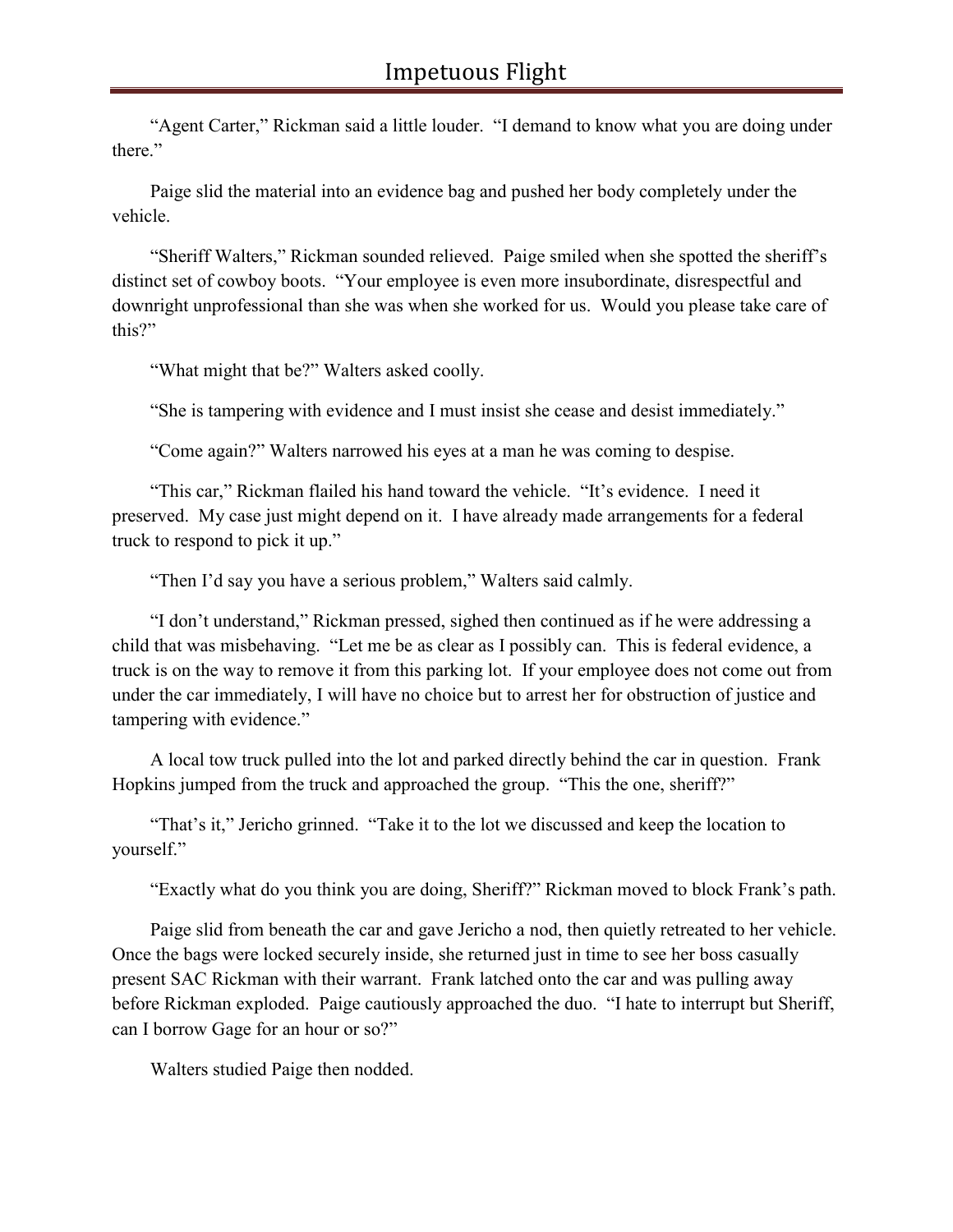"Wait just a minute missy," Rickman took two steps and was in her face before she realized what he was doing.

Paige didn't back down. "That's Deputy Carter."

"One of my Agents will be joining you," he motioned for Sean. "He reports to me and you better believe he's going to tell me if you find anything. Don't think you'll have the time to pull another stunt like this one." He began shaking the pages the warrant was printed on.

"If you say so," Paige turned and headed for her car.

"I'm not sure kicking the dragon is your best course of action right now," Sean whispered when he caught up to her. "Rickman is pissed. What did you guys do?"

"Took away his toy," Paige opened her door. "You driving or riding?"

Sean considered. "Driving. I'll follow you."

"Gage," Paige called. "Boss says you're with me."

Gage slid into the passenger's seat and studied his friend. "Where we going? The guy still has two women in there."

"Rickman is pulling rank. The feds are in charge of bank robberies so Jer is giving it to them. We are investigating your two open armed robbery cases," Paige supplied as she pulled onto the highway and headed south.

"I don't like putting Bethany and Gracie's lives in their hands. You sure they can handle this?" Gage pressed.

"Gage," Paige glanced his way then focused on the road ahead. "Rickman is a control freak. He's arrogant, condescending and likes to flex his muscles. Back there, he'll relegate us to rubberneckers. Out here, we're doing something and I think I know where Copley was staying all this time."

"What? How?"

"From the car," Paige shrugged. "It's what I do. You know that. And I might be new around here but there is only one place I can think of where we can find brown trout, domestic grass, sand, charcoal and cedar with a little sagebrush and quacking aspen thrown in for good measure."

"And a cozy place to stay without suspicion," Gage grinned. "You got all that from the bottom of a car?"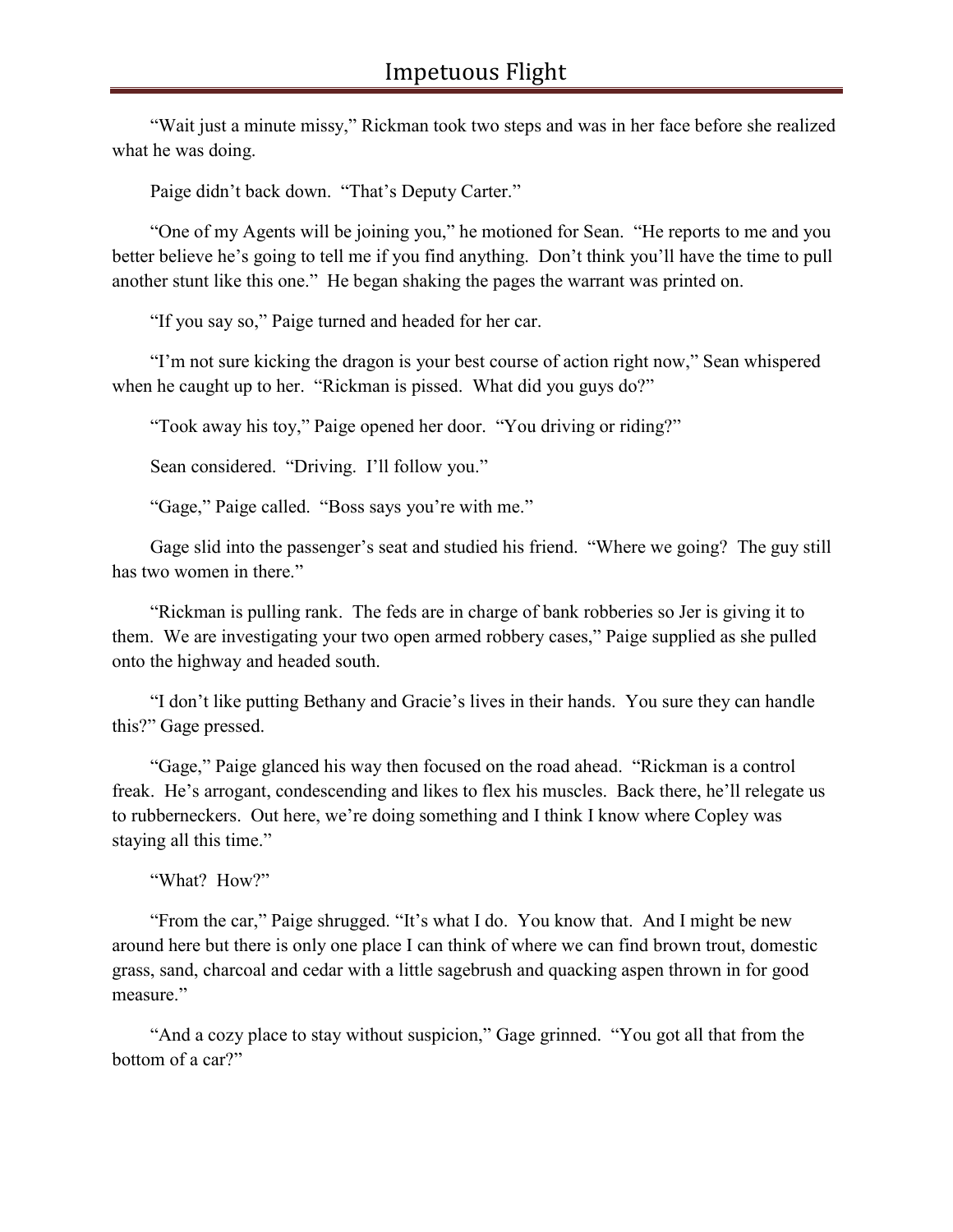"Yeah," Paige floored it abruptly. Gage grabbed the dash, Sean honked as he was left in her dust. Paige laughed and continued on.

The two deputies had driven the entire area of Palisades State Reservoir and had started on the outlying area by the time Sean caught up to them. Paige pulled down a rough, dirt road that led off into the trees. When she spotted the abandoned trailer, she knew she had her site. Now, how to deal with Sean. She would never ask him to do anything that would get him into trouble with his boss. But calling Rickman meant turning over the evidence. There was no doubt he'd done this on purpose. But his arrogance may just be his downfall.

"Funny, Paige," Sean grumbled. "You trying to get me fired?"

Paige shrugged. "I'm sure Jericho would hire you."

"Not the point," he marched passed her without another word.

Gage watched the two friends, worried this case would damage their friendship.

"Don't worry big man," Paige moved forward, in the opposite direction from Sean. "He's a forgiving guy and I had to make him mad. Now, we get to work."

"You did that on purpose?" Gage wondered if she'd ever done something like that to him.

"I needed a good look at these tracks before Sean noticed them," Paige crouched to study the imprint. "Sports car of some kind. Lightweight. Blue."

Gage snorted.

Sean grinned. Paige had done it again. "Never underestimate our girl here, Gage."

Paige stood. "Now what?"

"Now, I call Rickman and tell him we believe we've located the guy's hideout, Sean provided. "He told me if you find a car, a house, any property whatsoever... he wants to know about it. So, I'll tell him."

"Sean," Paige warned. "You know when he finds out I have another lead and you didn't mention it... he's going to blame you."

"Oh contraire my dear," Sean grinned. "Because I'm going to tell him. I am going to give him a choice. You always did underestimate me. Why I claim you as a friend, I'll never understand."

Paige laughed. She didn't underestimate Sean. He was just always two steps ahead of everyone, including her.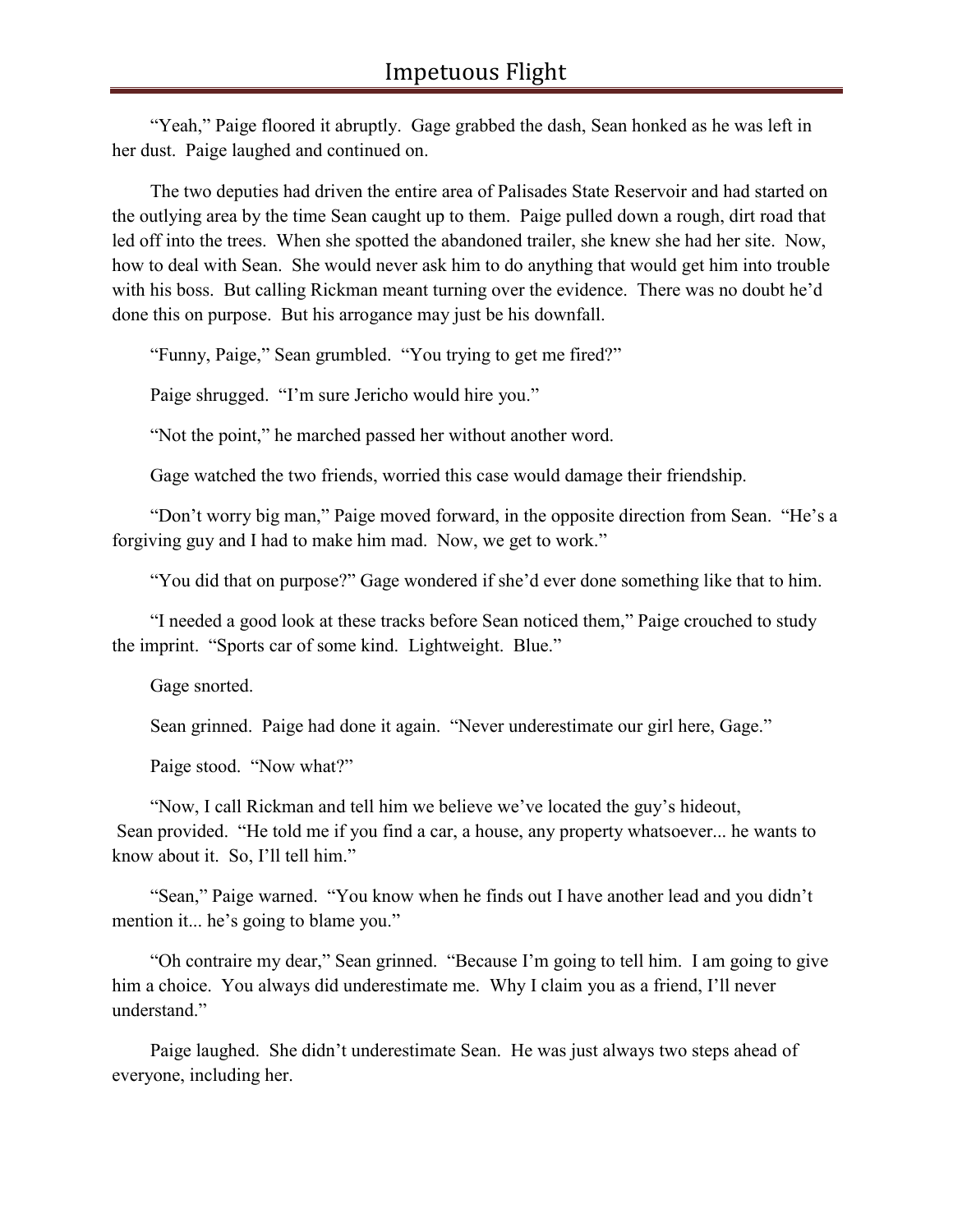"Sir," Sean said into the phone. "We located a trailer and believe it's where Copley was staying. Here's the thing, the locals are heading deeper into the woods to.... well, if you ask me it's a long shot but there's another set of tires. Carter wants to see if she can find the car. You want me to stay here, wait for a warrant or follow her around the wilderness?" Sean's smiled widened. "Got it. I'll watch for them." He disconnected and laughed. "Rickman says you never did have any sense and I should stay here and wait for the additional manpower he's requested to get here and help me. They'll bring in a federal warrant but they're coming by air. You're not going to have much time I'm afraid. Fly away my free bird... make me proud." He fluttered his hand towards the side of the house.

"You are brilliant," Paige said as she gave her friend a quick hug then darted for her vehicle.

Gage slid onto the passenger's seat and waited for Paige to pull away. "Are we really looking for another car?"

"Yes," Paige said as she pulled onto the dirt road that headed south. "We're looking for a blue Firebird."

"How do you know that?" Gage asked, perplexed.

"Because, Sean just told me," Paige answered. "I told you it was a sports car and blue, Sean told me it was a Firebird. When it comes to cars and tire tracks, there's nobody better. Trust me, we are looking for a royal blue Firebird."

"There is no way you could possibly know that," Gage argued.

"Care for a little wager?" Paige challenged. "If I'm right, you take Sean and me out for a nice hot meal. If I'm wrong, I'll take you and the guest of your choice out... wherever you want. Dinner on me."

Gage considered, was it a bad bet? He didn't think so. "You're on." His phone rang and he immediately answered. "Sir?" "Is she okay?" "Right." "I'll call as soon as we know something."

The minute he hung up, Paige demanded answers.

"Gracie's out, they talked the perp into releasing her for a hot pizza. She was shot and lost a lot of blood but she'll make it. The bullet went in through her upper shoulder from the front and exited her triceps in the back."

"And Bethany?" Paige pressed.

"Still inside," Gage said worried. "The guy's acting a little crazy. Says he won't be taken alive and refuses to release his last hostage. I'm worried, she's just a kid."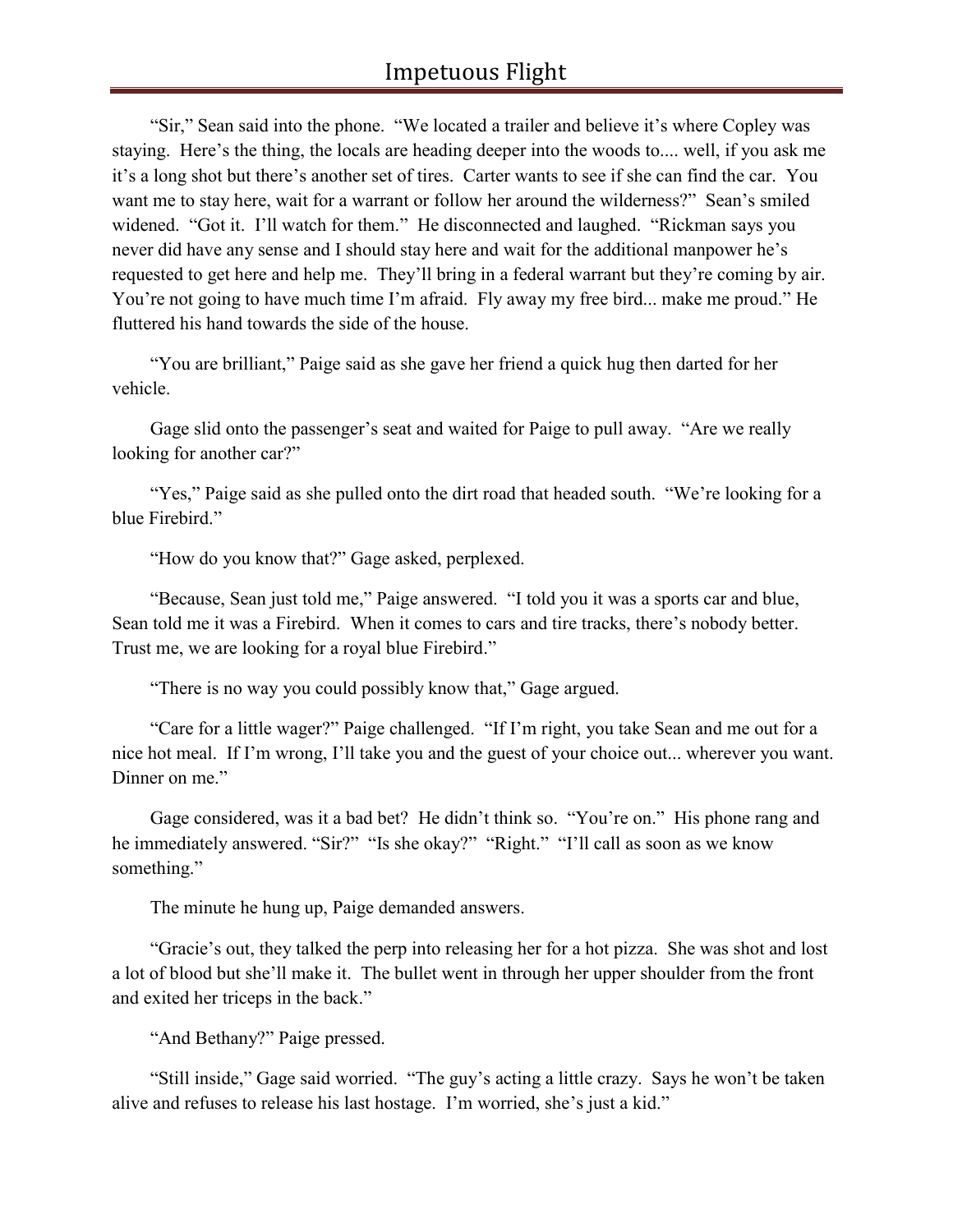"I know," Paige frowned. "But one good thing about having Rickman here... he brought Messer with him. Corey is the best negotiator the Bureau has. He's Bethany's best hope. I have faith in him. And you may not have noticed, but Agent Fenner is positioned on the rooftop across the street. Dillon's a marksman, competes year round and usually wins the gold. If anything goes down, he's fast Gage. It's bad, but Bethany is in good hands. I wouldn't have left if I didn't believe that."

"Okay," Gage turned to study the tree line. "Blue car. You do know this is like looking for a needle in a haystack."

"Not quite," Paige disagreed. "Royal blue is going to stand out. And... if he drove the car out here he couldn't have gone far. He's been acting alone. I doubt he'd trust anyone enough to hitch a ride back. We have a narrow field of possibilities but not nearly enough time to search them out as thoroughly as I would like. You're from here. Where would he hide a car for a quick getaway? He's going to be coming from the bank, in a hot car. Possibly cops on his tail, although he probably believed he'd get away with this and have the time for a switch. So far, he hasn't shown much by way of an alternate plan. Where would you park the car so it's close to the highway, but not too close, and within walking distance of the trailer?"

Gage considered. "Turn up there, to the right."

Paige turned.

"Okay, there's a road that butts up against that wilderness region and leads you directly out to 89. If it were me, I'd hide the car somewhere in the trees just before the bend... near that farm up ahead."

"Bingo!" Paige said triumphantly. "Gage you are brilliant."

"And that's a royal blue Firebird." Gage mumbled under his breath. He pulled out his phone and dialed the sheriff.

"Tell him we need a warrant to print the outside of the car," Paige called as she pulled out her phone.

"Tell me you got it," Sean said in answer.

"I found it," Paige responded. "Can you do me a favor?"

"I can try. The boys just arrived with a warrant to search the residence. For now, they're inside. How can I help?" Sean asked.

"I snagged that rusty piece of metal with the blue paint on it and I've compared the two. It's a match. For the warrant, I'm going to need the old tires preserved and that emblem you spotted and pointed out with your whole free bird flight hand signal."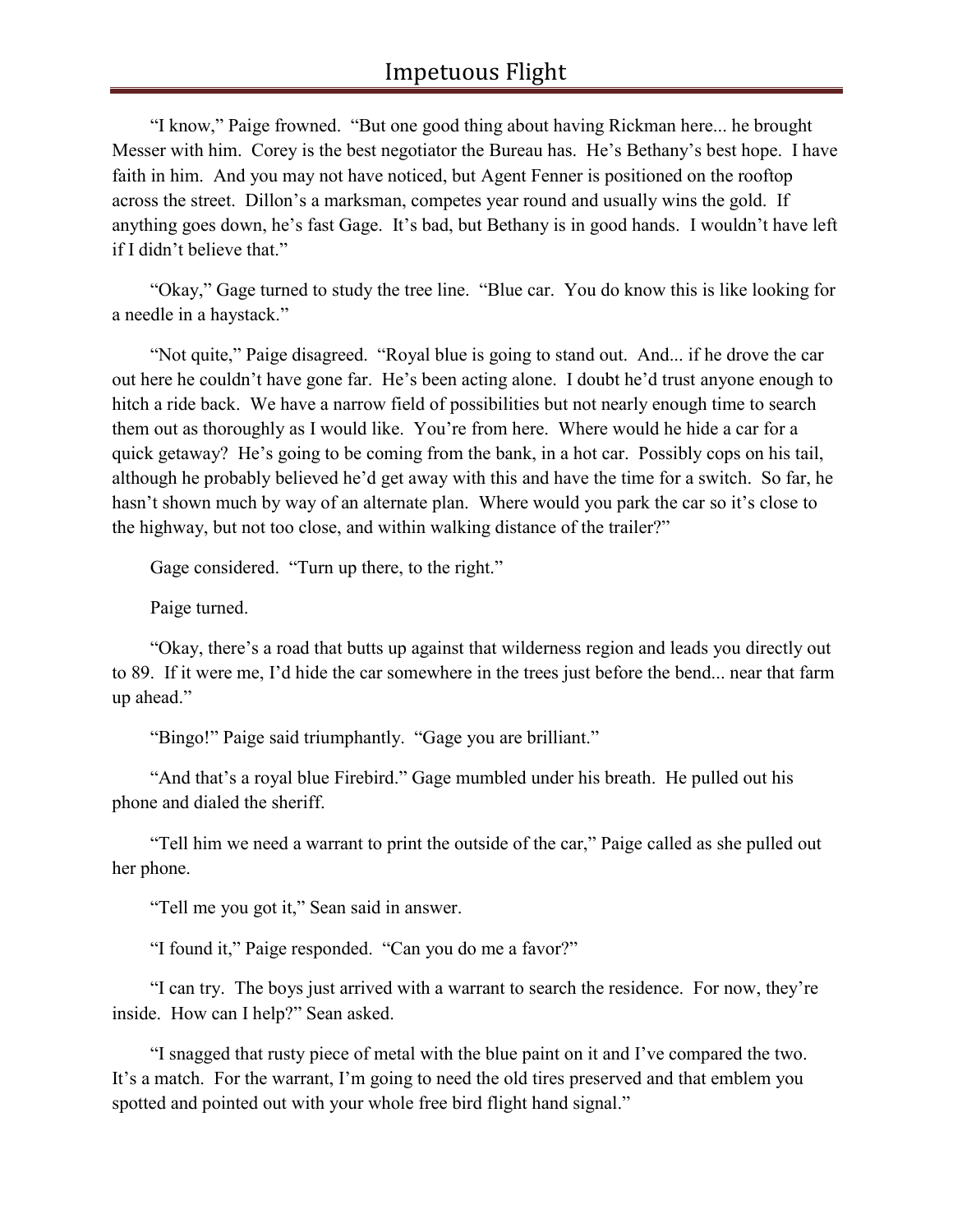"The tires... easy," Sean agreed. "No problem on that one. The emblem? That might be tricky. Any chance you can leave Gage to secure the scene while you head back and collect the evidence yourself? I'll keep an eye on it, and can even testify I saw it but if this goes to court and there's a chain of custody issue... well, that could get me in hot water with the new boss."

"Right," Paige considered. "Okay, I'll be back. Don't let your goons mess with my evidence." When she hung up, she realized Gage was scowling.

"What?" she tried to sound innocent.

"An emblem?" he said soberly. "I hope you don't think you're collecting on this whole sneaky bet thing. You lied, the bets off."

"Sore loser," Paige accused. "I have to go back, grab and bag it. Did you relay everything to Jericho? We're going to need that warrant before the feds realize we're two steps ahead of them. If I can pull prints and get a match with Copley another warrant's a slam dunk. We can wait and go through both cars at the same time."

"He's on it," Gage pulled out a folding chair from the back seat of Paige's unit. "I'll be waiting in the shade, hurry. I also told Walters to send Frank out. He just dumped the other car so he's on his way. Best you get back before he arrives. You know Frank doesn't have a lick of patience."

Paige returned to the trailer, bagged the evidence and convinced one of the feds to secure the old tires for her. He claimed he wasn't afraid of Rickman and wasn't worried about retaliation. Paige hoped he was right because she knew Rickman and his buddy Todd Gray were the most vindictive people she'd ever met. She also knew the hostility Rickman was displaying had to do with Carmen's untimely escape from Gray's control. They both blamed Paige for that move. Gray was still furious and had done his best to undo the transfer. Too bad he was trying to undermine one of the most powerful ex-generals in Washington.

When Paige pulled up, she spotted Gage circling the vehicle. He looked up when she approached. "We got the warrant. Judge Potter granted as much as he could. If we find prints, we've got the rest."

"Great," Paige started for her car then stopped. "Anything further on the hostage deal at the bank?"

"Not yet," Gage sighed. "I was thinking, he probably believes this one is safe. I mean, I ran the plates and they match with the VIN. Comes back to a Benjamin Trevino. The guy's doing life for killing a prostitute. But nobody reported it missing. I figure it could be a friend of Copley's. When he got out, he paid the registration fee and had himself a clean, easy ride."

"Could be," Paige agreed. "So...?"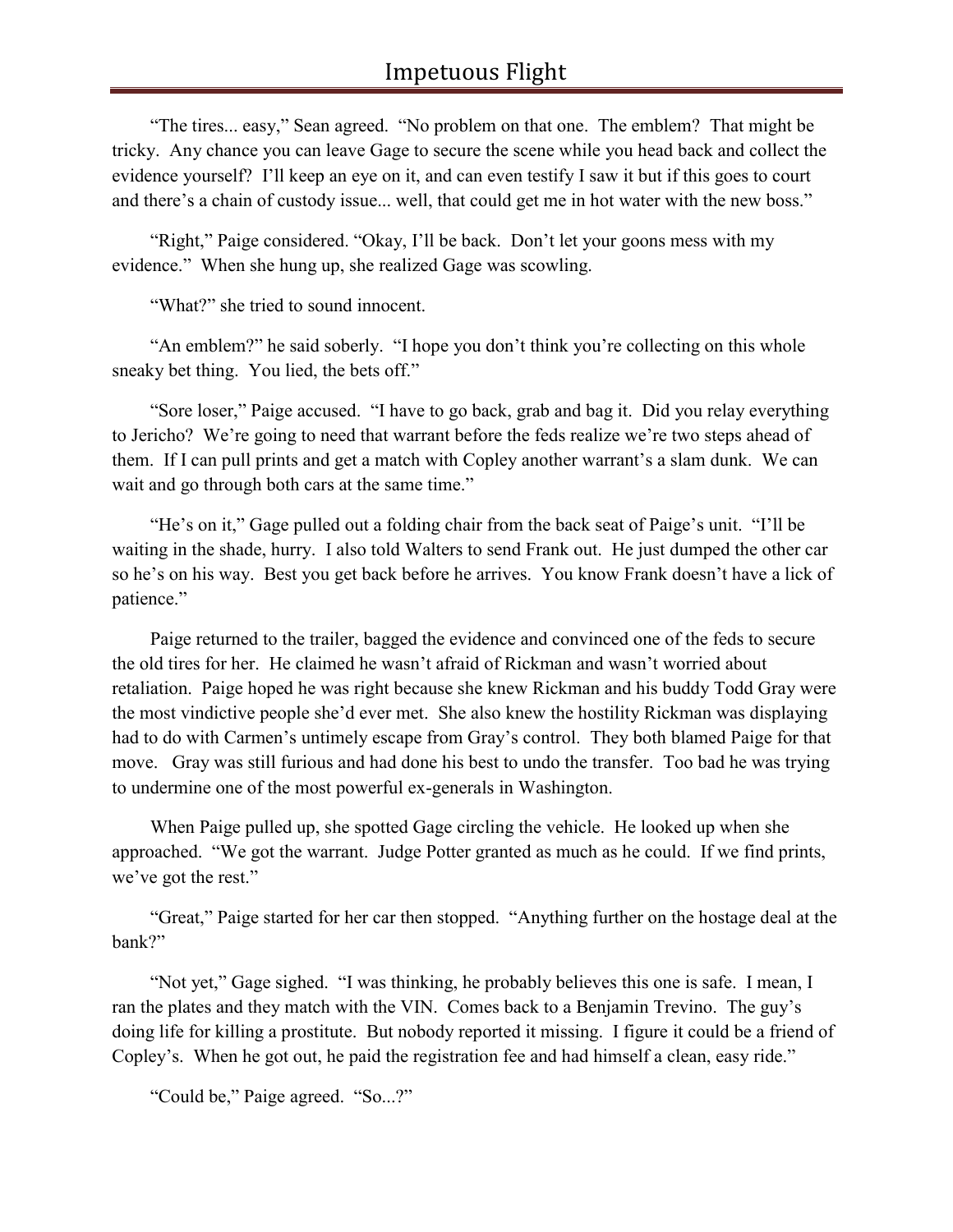"So, he probably didn't wipe it," Gage provided. "There could be prints all over this thing. Door, trunk, even tires. They're new by the way, probably bought them with the money he stole from the stations."

"I'll grab my kit and we'll see if you're right," Paige rushed to her car and back, ready to find a surface with a print.

"Try the trunk first," Gage prompted. "Come here, look at this. I think it's a print. Makes sense, though right. I mean he probably stashed his clothes and stuff in the trunk and slammed it shut."

"Good eye," Paige smiled. "I think maybe we just might have SOB."

\*\*\*\*\*

"Hey, Margie," Paige said in greeting. "I just sent you some prints, can you call the lab and see if they can do a quick comparison for me? Tell them I need to know if they match the previous prints on Vito Copley. Thanks, I owe you one."

Paige looked up just in time to see Frank pull off Highway 89 at the same time a large cloud of dust billowed in the distance. She was running out of time. "Come on Margie, I need you on this one."

"I'll deal with Frank," Gage offered. "Him, I can stall." He glanced knowingly at the cloud that was getting closer.

Paige kicked her tire and cursed just as her phone rang. "Margie?"

"It's a match," Margie told her. "I sent the findings over to Judge Potter. He's signing a new warrant as we speak. If you hear a ding... that's your eWarrant giving you the authority to seize the vehicle and search it thoroughly inside and out."

"You're an amazing woman," Paige did a little dance when her phone pinged. "And I think that's my warrant. Do me a favor and notify Jericho. I have company to deal with and a car to impound."

"I'll take care of it," Margie assured her. "Call Jericho if it gets ugly. He's had about all he can take of that Special Agent in Charge out there. Are all SAC's that arrogant and pigheaded or just him?"

"Just a few," Paige admitted. "Gotta go." The instant she hung up, she skimmed the warrant and gave Gage the thumbs up. Then, she strolled to the new arrivals, ready for a fight.

Sean climbed from the vehicle and approached Paige. "Situation is over at the bank."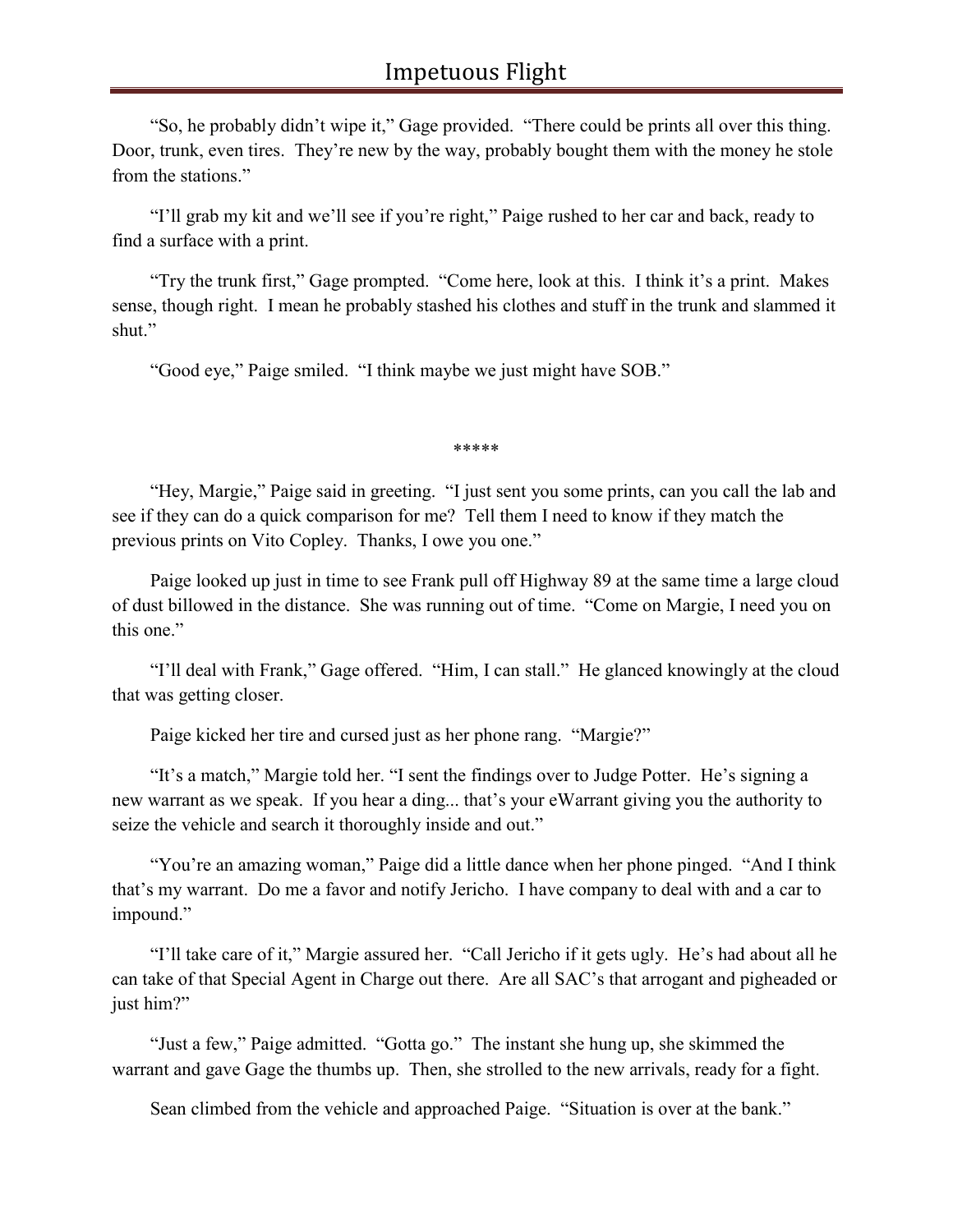"What happened?" Paige asked, knowing something was wrong.

"Turd used the girl as a human shield and started shooting," Sean ran his hand through his hair. "She took a bullet. Dillon thought he had a clean shot, but the guy ducked and jerked the girl to the side. The bullet went through her side and lodged in his stomach. She's in surgery with a collapsed lung. Copley's in surgery but expected to live."

"Shit," Paige closed her eyes and leaned against the hood of the vehicle. "I know it's always a possibility but Bethany is so young. She's been applying to colleges, hoping to make something of herself."

"She's like you," Sean supplied. "Gung-ho to get out of Dodge and expand her horizon."

"Exactly," Paige brushed away a tear. She banked there. Talked to Bethany nearly every week. The girl was a little shy, stifled by her mother's constant nagging but a really good, smart, happy kid.

"Sorry," Sean pulled her in for a hug.

"I'm fine," Paige sighed. "Now, I was able to get a warrant for the car. Gage found prints on the trunk. It's a match. The court just sent me the warrant. Frank's gonna hook it and I'll go through both cars tomorrow."

"We've got him on the bank robbery hands down," Sean watched as Frank secured the Firebird and moved forward to speak with Gage. "Let's finish up here and let the attorney's fight it out."

"Gage owes us dinner, but I'm afraid he thinks we cheated. He probably won't pay up." Paige teased as her coworker and friend joined them.

"You did cheat," Gage insisted. "You withheld valuable information pertinent to the case."

"Then I'll buy," Sean offered. "I'm starved and I was the one that concealed a very small portion of the truth. Sorry man, old habit."

"So the two of you have done this before," Gage asked, shaking his head.

"All the time," they said in unison then burst out laughing.

\*\*\*\*\*

It was late when Paige finally got home. The case was closed. Vito Copley was in jail. Gracie was recovering at home with family. Bethany was out of surgery but still not out of the woods. At least she'd made it through so far, Paige hoped the girl was strong enough to make a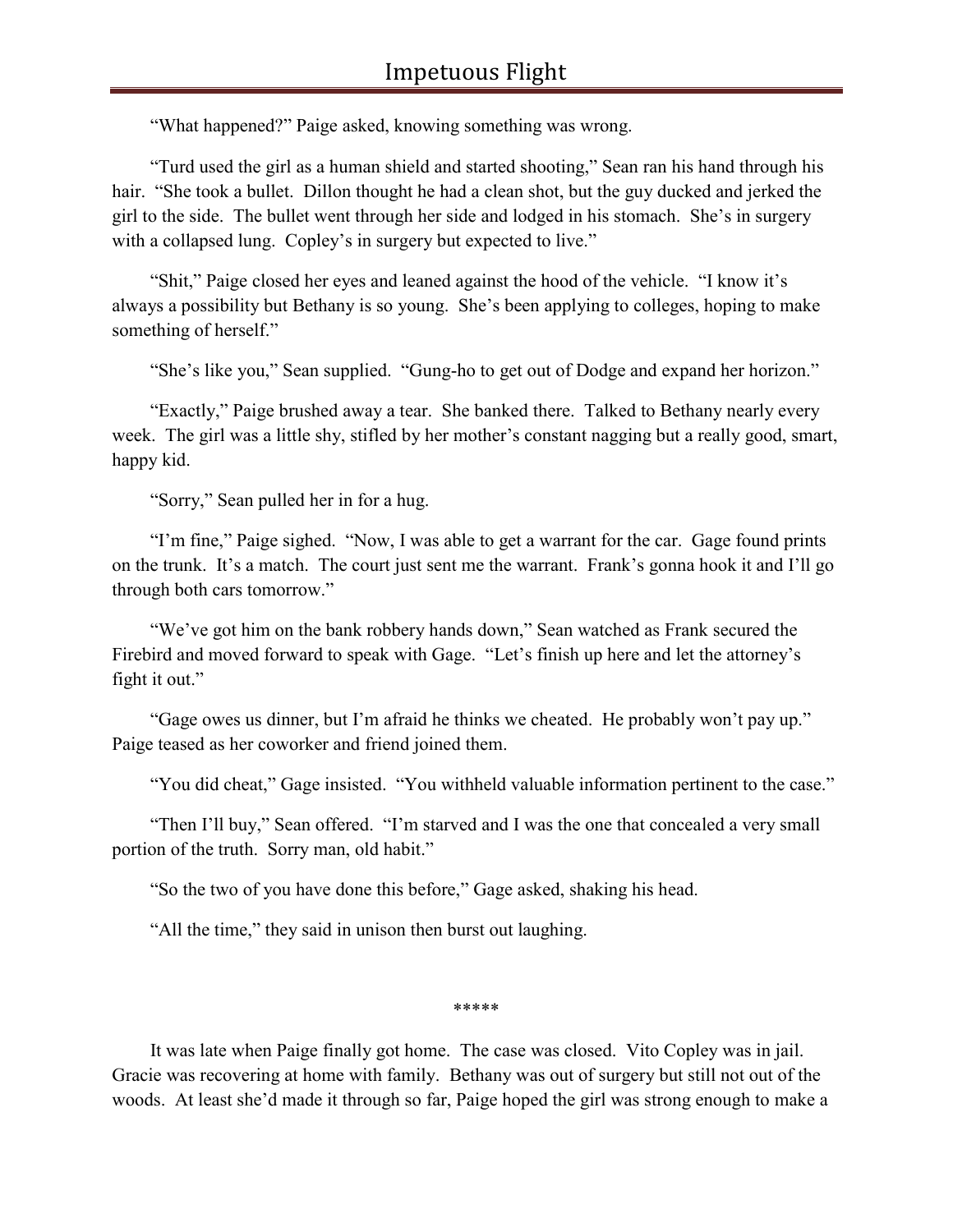full recovery. Physical healing was only the first hurdle. Emotionally, the girl had been through a rough few hours and that was going to take time. Dillon Fenner was also struggling. He was good, one of the best... and he'd shot an innocent today. That wound was going to haunt him for a very long time. Paige wasn't sure it would ever get over it completely. She glanced at her neighbor's house and was surprised to see him strolling across the front lawn.

"Hey neighbor," Dax smiled. "Another long day, huh?"

"You know," Paige said as she pushed open her door. "I moved to Manti for a slower paced, easy going, neighborly experience. This job is turning out to be exhausting."

Dax shut the door behind him and turned to look at Paige. "Can I help? I mean you work hard all day and well into the night sometimes then you head home and immediately pull out that file on your mom. Can I help with that? Do something to give you a little down time?"

"Let me think about it," she said as she dropped onto the couch and pulled off her boots. She handed him a notepad with a list of names on it. "I've been trying to think of anyone and everyone that could possibly be that mysterious "J" my mom was writing to. I think he might be able to help but so far, none of those names seem likely."

Dax settled into the chair across from hers and considered his words very carefully. "How did you decide who made the list and who didn't?"

"What do you mean?" Paige asked, settling back. "If your name has the letter J, you make the list."

"Not true," Dax disagreed. "Judge Potter's not on there. Keith Judd's not on there, Jericho's not on there."

Paige frowned. "I hadn't considered Steven Potter but when you throw in Judge, maybe I should." She held her hand out motioning for her list back. Once she jotted down the name, she considered. "Keith Judd, was he around when mom was killed? I can't remember. For some reason, I thought he was in Africa on one of his hunting safaris. And as far as Jericho goes, well that's just... I don't know, it's not possible is it?"

"Why not?" Dax countered. "If you're going to make a list, make a list. Include both Keith and Walters. Then you can start eliminating them one by one. If you want to clear your boss, start with him."

Paige focused out the window, considering. Could Jericho be the mysterious man her mother was in love with? But if so, why would he have moved heaven and earth to find her killer and demand justice? She'd have to think about that one. "Anyway," Paige turned back to Dax. "What brought you out so late anyway?"